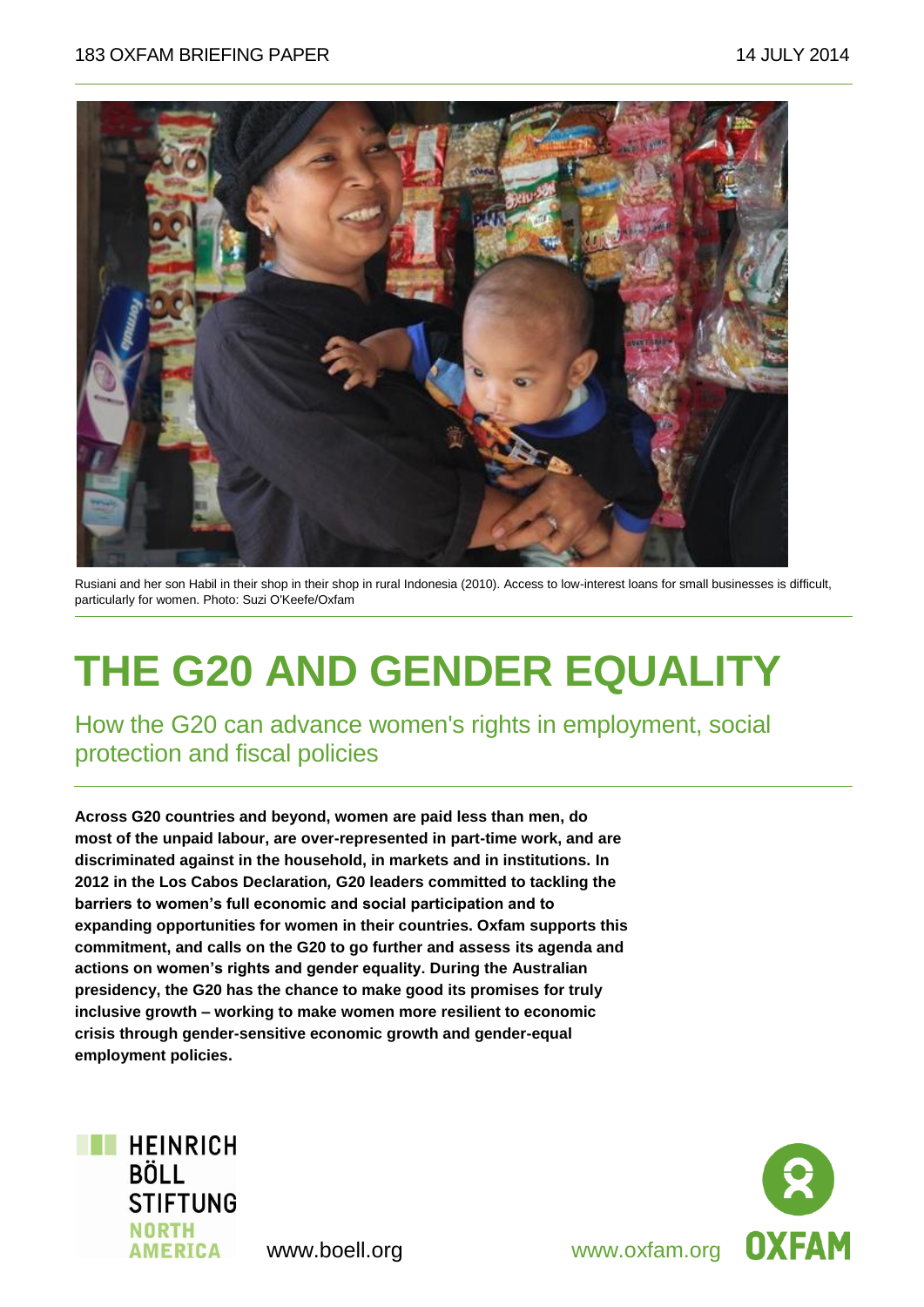# **SUMMARY**

In its "World Development Report 2012: Gender Equality and Development", the World Bank asserted that gender equality was a core development objective in its own right and also 'smart economics'. The same year, in their Los Cabos Declaration*,* G20 leaders committed to tackling the barriers to women"s full economic and social participation and to expanding opportunities for women in their countries. Oxfam supports this commitment, and calls on the G20 to go further and assess the entirety of their agenda and actions in the light of development and rights-based commitments to women's rights and gender equality.

Across G20 countries and beyond, women get paid less, do most of the unpaid labour, are over-represented in part-time work, and are discriminated against in the household, in markets, and in institutions. Their situation is worse when their gender identity intersects with other forms of social and economic power inequalities and marginalization based on, for example, race, class, or income. The G20 countries' commitment to gender equality and inclusive growth can only be realised if they take action to rectify the shortcomings of an economic system that excludes or devalues what matters most: the realization of the rights and dignity of all human beings and protection of the natural environment.

The effects of such a deeply gender-discriminatory system include women"s poverty and, in many cases, their inability to live up to their full potential. Women"s crucial contributions to economies and to society are underrecognized and limited because of gender discrimination that has the powerful effect of threatening their health and well-being, as well as those of their families. Women consistently make up the majority of the world"s poorest citizens and of groups marginalized from economic decision making, and their unpaid contributions are largely invisible in a system that does not value the totality of their work.

The relationships between growth, economic inequality, and gender equality are complex. It is important to note that growth does not automatically lead to gender equality; however, inclusive growth cannot be achieved with gender-blind policies.

- Only one high-income country in the G20 South Korea has achieved greater income equality alongside economic growth since 1990. $^1$  However, this growth is built on gender inequality in wages and discriminatory practices: South Korea ranks worst among OECD countries on the gender wage gap.<sup>2</sup>
- It will take 75 years for the principle of equal pay for equal work to be realized<sup>3</sup> at the current rate of decline in wage inequality between men and women.
- The monetary value of unpaid care work is estimated at anything from 10 percent to over 50 percent of GDP. $^{4}$  An additional 20–60 percent of GDP would be added if the hidden contribution of unpaid work was recognized and valued. $5$
- If women's paid employment rates were the same as men's, the USA's GDP would increase by 9 percent, the Eurozone's by 13 percent, and Japan's by 16 percent. In 15 major developing economies, per capita income would rise by 14 percent by 2020 and 20 percent by 2030. $^6$

Oxfam is concerned with gender equality and women"s rights as ends in themselves; and because their absence drives poverty, while their fulfilment has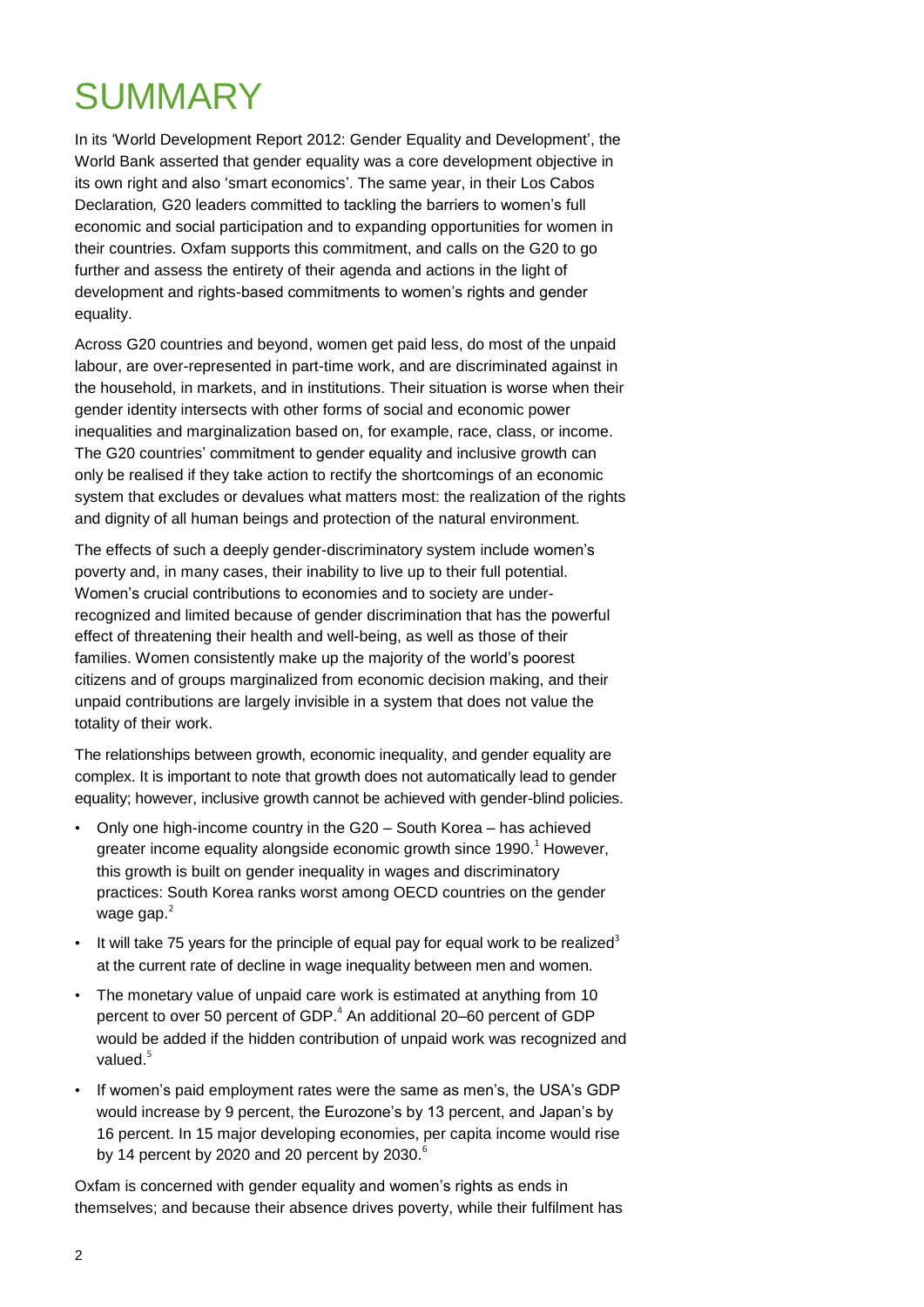been shown to drive development. This paper argues that the G20"s growth and development agenda can only be considered inclusive – and can only make a positive difference to real people – when women and men have equal opportunities to benefit, human rights are fulfilled, and sustainable development is pursued. These are not only 'women's issues' – they are systemic issues that determine the well-being of the whole planet.

Oxfam recommends that the G20:

#### **Treats gender inequality as a systemic issue – including in governance and accountability mechanisms**

The G20 can contribute to an enabling environment for women's economic and social rights by:

- Identifying gender differences in work that men and women do, including unpaid work, and addressing gender discrimination in opportunities and outcomes of macro-economic policies;
- Developing a mechanism that ensures inclusion of gender in macroeconomic policy making processes, in accordance with UN and International Labour Organization (ILO) commitments;
- Developing meaningful engagement processes with civil society, including women"s rights organizations, so that policies are more rooted in the reality of women's lives:
- Supporting an accountable post-2015 UN process and inclusion of standalone goals on extreme economic inequality, achieving gender equality and women"s rights, and transformative targets to this end.

#### **Promotes gender-equitable fiscal policy**

The G20 can ensure gender-equitable fiscal policy by:

- Promoting financing of public services to reduce women"s unpaid care work and to expand their job opportunities;
- Ensuring that taxation systems and policies recognize unequal gender roles and work to redistribute them;
- Promoting the elimination of gender bias in national budgets and tax codes;
- Engaging with women"s groups to promote greater accountability of budget processes through gender-sensitive budget monitoring and gender budgeting.

### **Ensures decent work and social protection**

The G20 can ensure decent work and social protection that benefit women by:

- Promoting a universal social protection floor that ensures protection for women;
- Pursuing data collection and analysis that recognize unpaid work and policies to redistribute it;
- Ending workplace gender discrimination and promoting family-friendly policies, such as increasing parental leave entitlements, access to care for children and the elderly, and social insurance;
- Targeting employment policies to create decent jobs for women, eliminate gender wage gaps and occupational segregation;
- Promoting labour legislation that improves the bargaining power and position of women.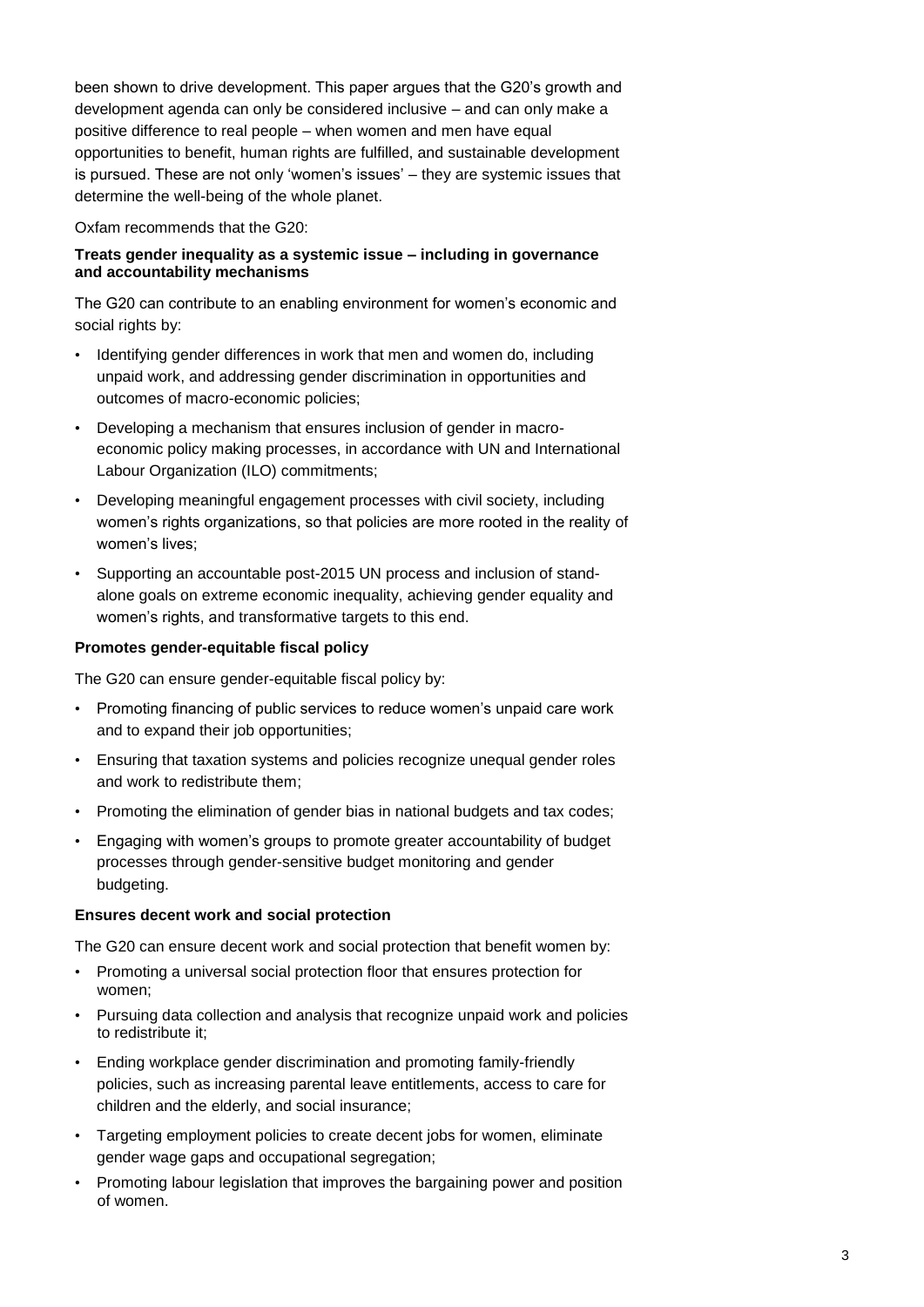# 1 INTRODUCTION

The greatest goals of the international community should be the realization of the rights and dignity of all human beings and the protection of the natural environment. Our global economic system should be at the service of these objectives. Instead, women and men serve an economic system that discounts and excludes what matters most; from the care required for children, the sick and the elderly to preservation of the natural environment.

The G20 has an opportunity to change this. Systematic discrimination against women and girls is the most pervasive cause, and consequence, of the inequality in power relations that drives poverty. The G20 countries referenced this reality in their 2012 Los Cabos Declaration in Mexico, which committed them to reducing barriers to women"s full economic and social participation and identifying the barriers that women face in accessing financial services and education.

As with the other G20 frameworks and commitments, Los Cabos missed an opportunity to take a broader view of the global economy from a gender equality perspective and to promote coherent policy solutions to achieve women"s economic and social rights. Unfortunately, the fundamentals of G20 policy making have always been blind to the deepseated gender discrimination that underlies the global economic system.

The G20 was launched as a financial ministers' group in response to the Asian financial crisis. In the face of the rapid power changes across the world, the G20 was upgraded to the level of leaders in 2008. Since then, the G20 heads of government or heads of state have conferred in annual summits. Amidst renewed efforts to stimulate the global economy, the G20 rebranded itself as the world"s "premier forum for international economic cooperation'.<sup>7</sup>

From the perspective of global governance and accountability, the G20 grouping has little legitimacy: its membership was selected by just two nations (the USA and Canada); 173 nations are excluded; it is an informal body without a charter or articles of agreement; and it is not accountable to any other body, such as the more representative United Nations. <sup>8</sup> There is little participation from low- or middle-income countries that are not members, except on an "invited" basis; there is limited transparency in decision making processes, and scant evidence of engagement with civil society, including women's groups.

Notwithstanding the shortcomings, the justified criticisms and need for revisiting its major policies and governance structures, the G20 has achieved a certain level of success in stabilizing financial markets, coordinating reforms and stimulating the global economy.

The importance of the G20 lies in the group"s ability to convene the governments of the world"s most powerful economies to coordinate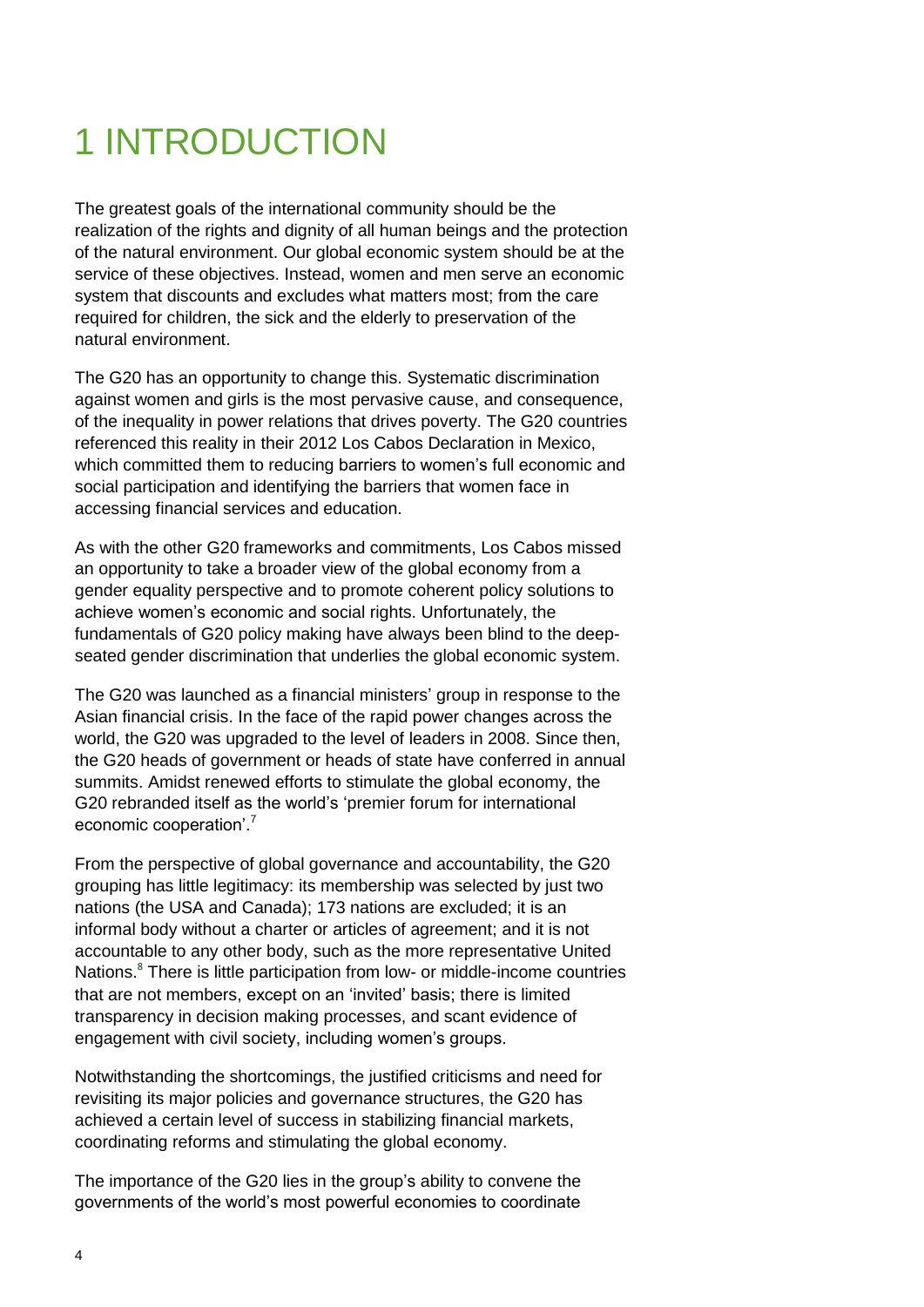action on global economic issues. During its 2014 Australian presidency, the G20 has the chance to make good its promises to contribute to making women more resilient to deal with economic crisis through gender-sensitive economic growth and gender-equal employment outcomes.

In 2013, the Heinrich Böll Foundation launched a report by labour economist James Heintz<sup>9</sup> that discussed the G20's strategies and their likely effects on gender equality, finding that their approach to gender is overly narrow.

This paper builds on Heintz' work by examining the links between economic and gender inequality, women's rights, and inclusive growth. Oxfam argues that the G20 should treat gender inequality as a core systemic issue. The paper considers whether the G20"s governance and main frameworks are consistent with these commitments, looking at case studies in selected G20 countries. It provides recommendations on what the G20 should do to advance women's economic and social rights.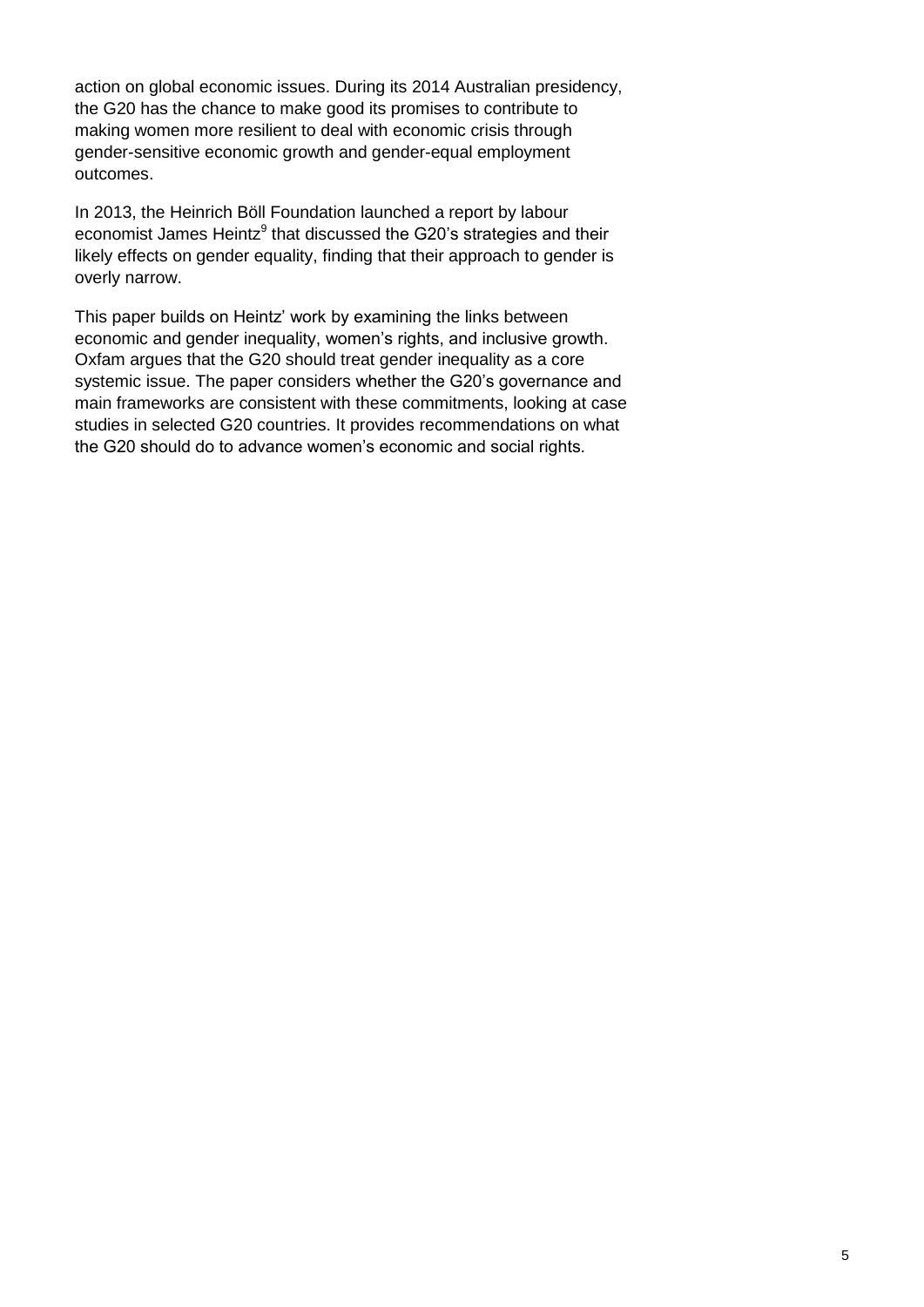# 2 INEQUALITY, WOMEN"S RIGHTS, AND INCLUSIVE GROWTH

Women"s continued marginalization from economic decision making and from the equal enjoyment of the benefits of these decisions undermines the formulation and effectiveness of macro-economic policies pursued by the G20. Gender inequality undermines the fulfilment of economic and social rights and the G20"s commitments to shared and inclusive growth and sustainable development.

# GENDER INEQUALITY AND ECONOMIC INEQUALITY

Since its inception, economic inequality (in income, wealth, and consumption) has increased within the G20, which includes some of the richest and most unequal countries in the world.<sup>10</sup> There continues to be disproportionate growth in low-wage, insecure jobs while the pay cheques of the top one percent of earners grow, and funds to pay for social protection and safety nets have been cut.

Most G20 countries have rapidly rising rates of economic inequality while just five succeeded in reducing inequality in the 1990s and 2000s as their rates of growth increased (Brazil, South Korea, Mexico, Turkey and Argentina).<sup>11</sup>

A recent Oxfam report, "Working for the Few: Political capture and economic inequality", describes trends in economic inequality, identifying political capture of the global economic system by powerful elites as the main contributor to economic inequality.<sup>12</sup> It finds that the wealth of the richest one percent of people in the world is 65 times the total wealth of the bottom half of the global population. There are growing concentrations of extreme wealth driven significantly by corporate profits, stagnating wages as a percentage of GDP, and technological changes.<sup>13</sup> Further, the boards and management teams of transnational and national corporations are dominated by men.<sup>14</sup>

At the same time, gender gaps have narrowed between men and women in some areas (e.g. education), while persisting or deepening in others (e.g. employment, wages, political participation, violence, freedom of movement, and sexual and reproductive rights). Mounting concern around economic inequality must be seen in the context of gender inequality, given that gender discrimination can both contribute to economic inequality and be exacerbated by it.<sup>15</sup> For gender inequalities to be reduced, economic policies need to reflect changing social and economic contexts.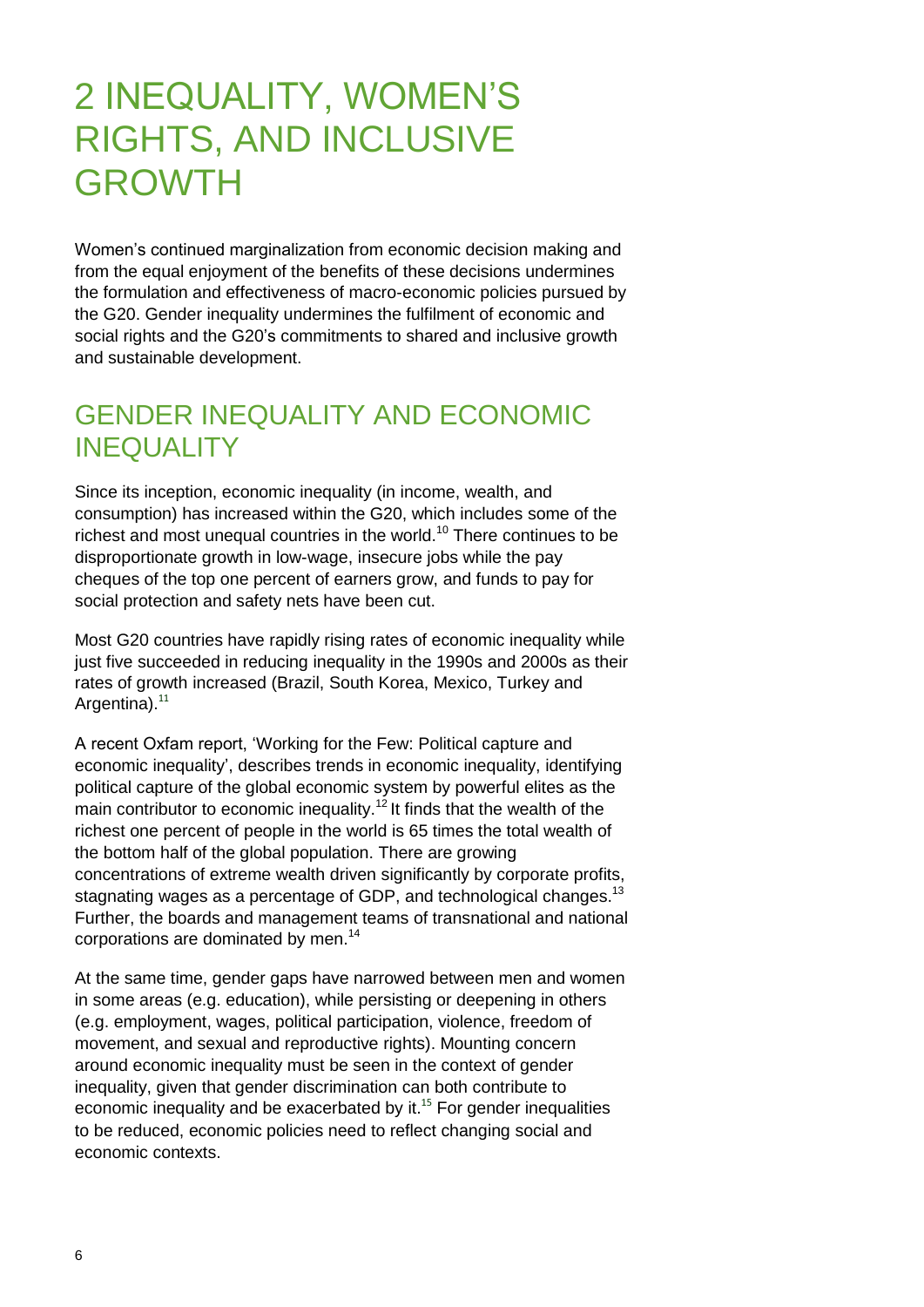One of the biggest gender gaps and most fundamental gender inequalities of relevance to macro-economic policy making is unpaid care work. Societies depend on this work, which includes caring for children, elderly and sick members of the household and the community, and domestic labour such as cooking, cleaning, washing, and (in developing countries) fetching water and collecting fuel.<sup>16</sup>

The interaction between women"s paid and unpaid workloads is one of the most crucial and yet most neglected systemic issues in economic policy making. Women are effectively subsidizing the economy with an average of 2–5 hours more unpaid work than men *per day.* The monetary value of unpaid care work is estimated at anything from 10 percent to over 50 percent of GDP.<sup>17</sup> An additional 20–60 percent of GDP would be added if the hidden contribution of unpaid work was recognized and valued.<sup>18</sup>

The unpaid work burden on women is one of the main reasons that women are concentrated in low-waged, precarious, and unprotected employment.<sup>19</sup> But even as female participation in the labour force rises, women continue to shoulder the majority of unpaid work.<sup>20</sup> This unpaid work is vital for any society, but when unequally distributed it creates time deficits that affect women primarily and create gender inequality in social, political, and economic spheres.

While international financial institutions, including the World Bank and the IMF, acknowledge the importance of unpaid care work to the functioning of the global economic system, little serious attention is paid to the issue from the perspective of macro-economic policy making – a trend that the G20 could play a leadership role in reversing.

Another area where systemic gender inequality is seen in the economy is in wages. At least 13 of the G20 countries rank in the bottom half of the 136 countries surveyed in the World Economic Forum"s "Global Gender Gap Report 2012' for wage equality, $^{21}$  while eight rank in the bottom half in terms of women"s economic opportunities and participation (see Figures 1 and 2). Part-time and informal work affects wages, and women are generally more represented in part-time work than are men. Between a third and a half of women"s employment is part-time in five G20 countries (Argentina, Australia, Germany, Italy, UK). Between one-third and upwards of 80 percent of women's employment is informal in at least seven G20 countries (Argentina, Brazil, India, Indonesia, Mexico, Turkey and South Africa). The long-term implications are that women's wages and benefits remain under downward pressure.<sup>22</sup> Growth appears to be less than inclusive.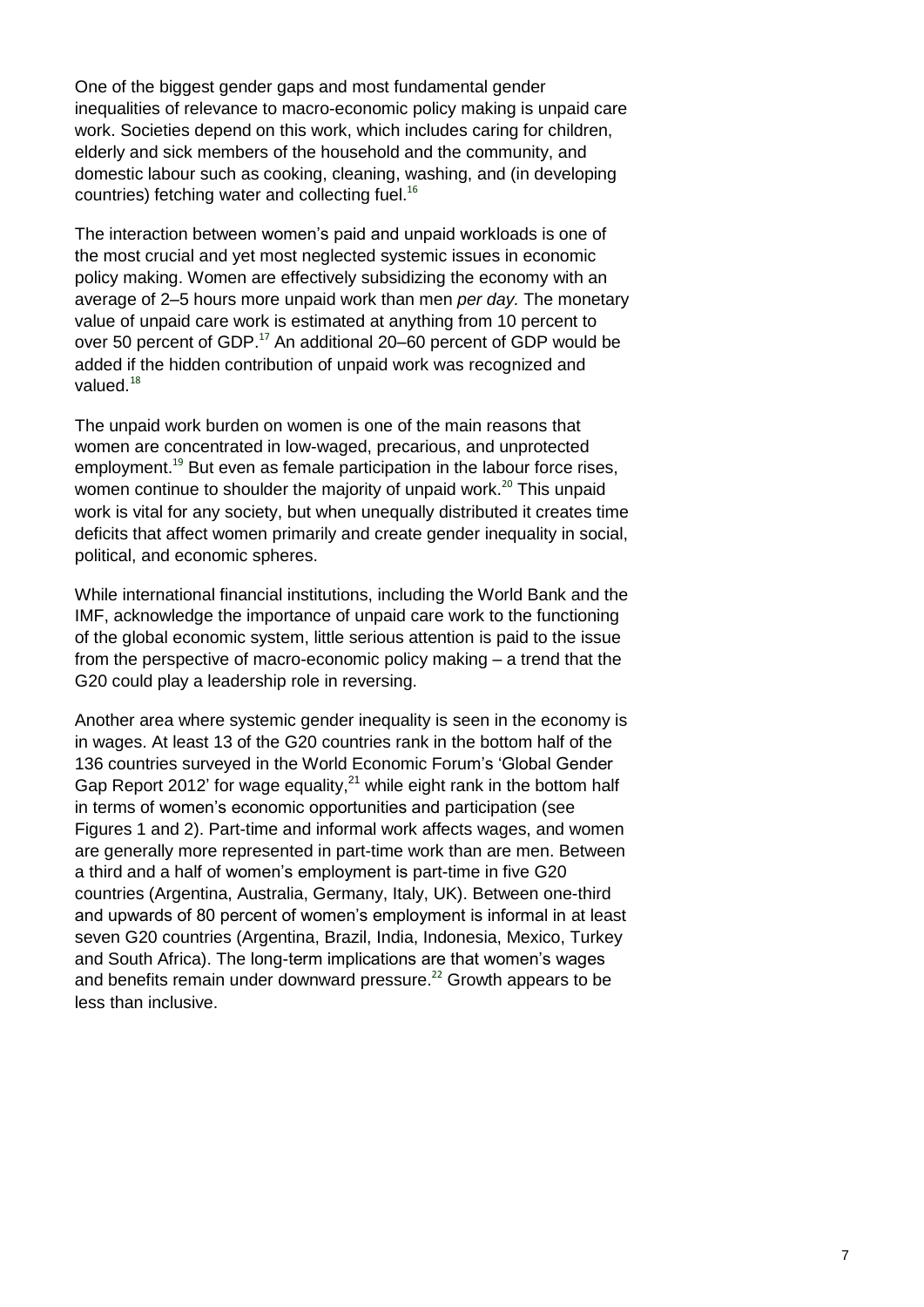



Source: World Economic Forum, "Global Gender Gap Report 2012". Rankings are out of 136 countries.





Source: World Economic Forum, "Global Gender Gap Report 2012". Rankings are out of 136 countries.

And yet, if women"s paid employment rates were the same as men"s, the USA"s GDP would increase by 9 percent, the Eurozone"s by 13 percent, and Japan"s by 16 percent. In 15 major developing economies, per capita income would rise by 14 percent by 2020 and 20 percent by  $2030.^{24}$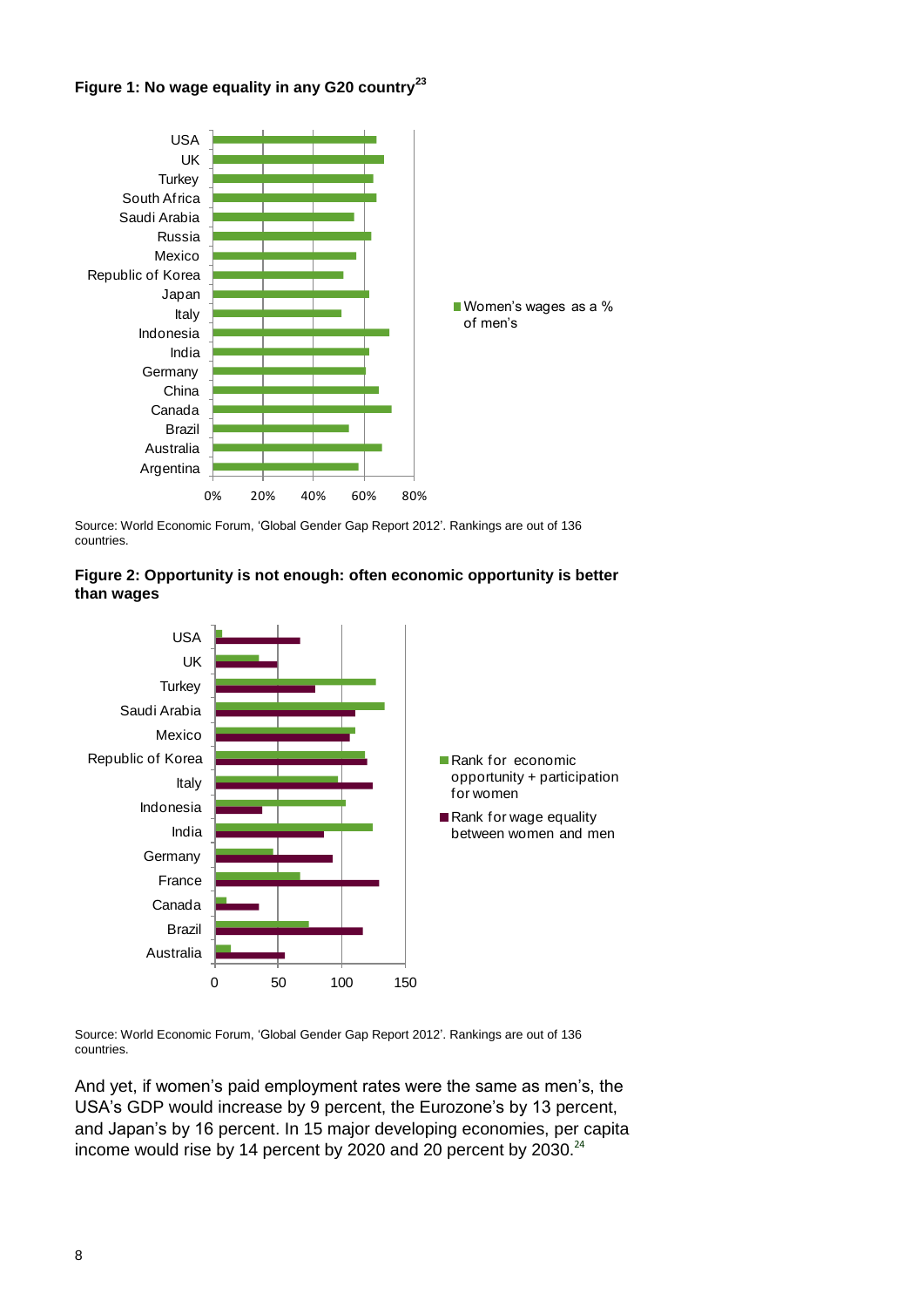Economic policies need to keep pace with changes in the social and economic landscape. In the United States, for instance, women now make up around half of the paid workforce, as compared with only about a third in 1969.<sup>25</sup> Reasons for this increase include higher costs of living, a rise in the number of female-headed households, education, and new technologies that have reduced the drudgery of women"s unpaid work and have expanded their reproductive choices. But efforts to equalize the pay gap, provide paid family leave, and discourage sex segregation in the types of job done by women and men still have some way to go.

Oxfam recommends tackling the inequalities that exclude women and girls from participating in economic growth and promoting their rights as a key strategy for overcoming inequality.<sup>26</sup> But the G20 has yet to systematically integrate gender into its understanding of economic priorities, the formulation and implementation of policies, or the impact these policies have on the lives of women and men. Further, they have failed to develop any mechanism to consider whether the few genderspecific commitments they have made to date are implemented.

Oxfam recommends that the G20 develops a more systematic approach to considering gender equality in its agenda and a more holistic approach to integrating gender into policy formulation. These recommendations are critical, and to achieve them the G20 should put in place a system to acknowledge the gender differences in work that men and women do, including unpaid work, and address gender discrimination in opportunities and outcomes of macro-economic policies. The G20 should also put in place a policy development mechanism to ensure that gender is incorporated into the formulation, application, and monitoring of its macro-economic policies in accordance with UN and ILO commitments.

## WOMEN"S RIGHTS, GENDER EQUALITY AND INCLUSIVE GROWTH

Despite extreme and growing inequality, under Australia"s presidency the G20 growth agenda has narrowed in focus and the concept of inclusive growth has dropped off the formal agenda.<sup>27</sup> Fully inclusive and shared growth will address gender equality outright, considering women"s voice and agency, their choices and opportunities, and their freedom from violence. It will work for both rich and poor women, minorities, as well as for men and the natural environment. It will require economic strategies that, according to the Association for Women"s Rights in Development (AWID), challenge "economic models based on unsustainable patterns of consumption and production, the privatization of public systems, and the exploitation of unequal gender and social relations'.<sup>28</sup>

Unfortunately, thus far the G20"s concept of inclusive and shared growth<sup>29</sup> has not accounted for the ways in which the global economic system has widened inequality, violated human rights, depleted natural resources on which societies depend (particularly poorer ones), and failed to address the marginalization of women from economic decision making and the benefits of growth and development.

*"Income growth by itself does not deliver greater gender equality on all fronts."*

World Bank, "World Development Report 2012: Gender Equality and Development"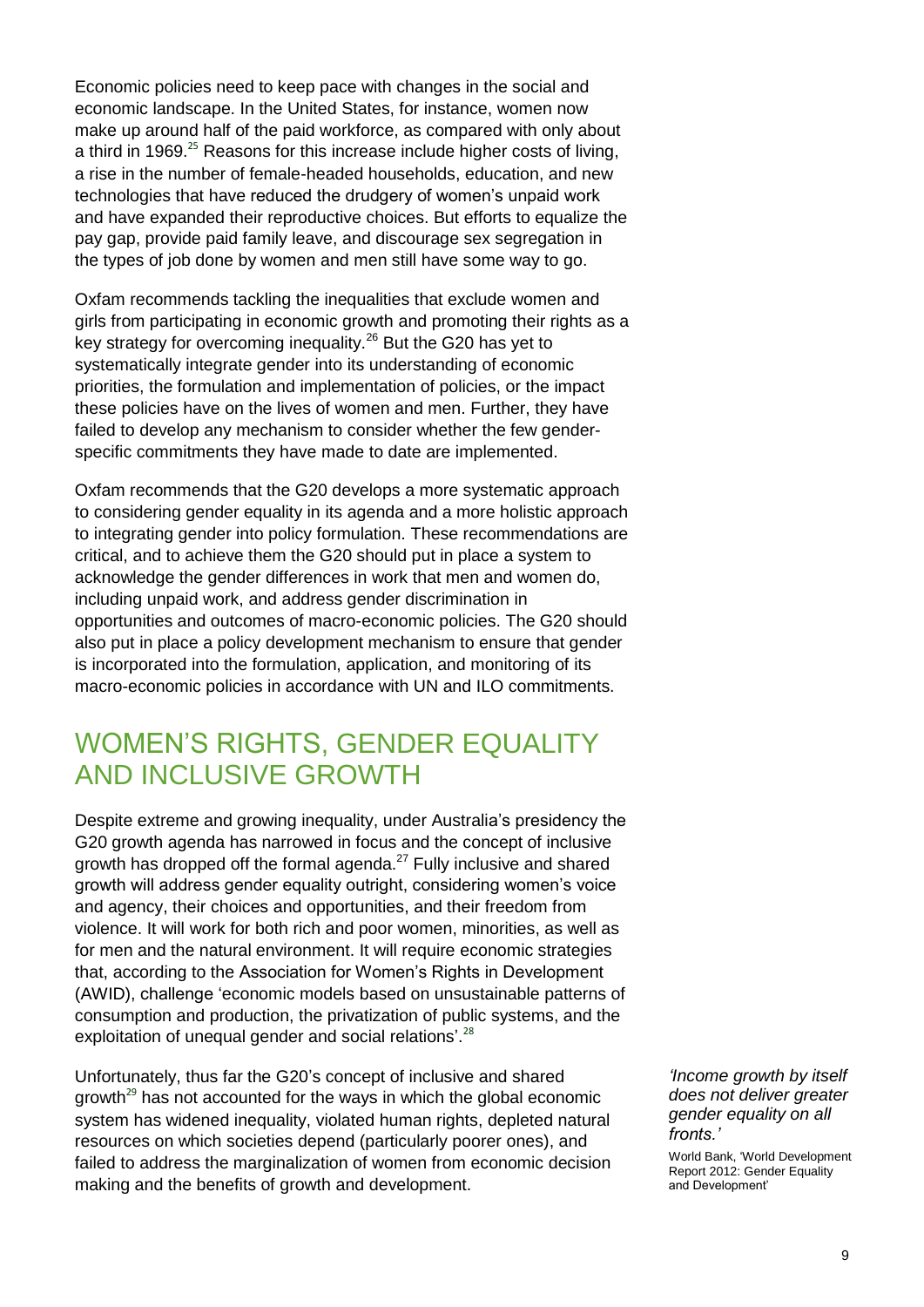While gender equality (particularly in jobs and wages) often encourages growth, the reverse does not appear to be true: growth by itself does not promote gender equality or women"s empowerment. A recent review of research on the subject found that "there is persuasive evidence to suggest that gender equality in education and employment contributes to economic growth', but that 'the impact of economic growth on gender equality was weaker and less consistent'. $30$ 

This finding echoes arguments made by donors, multilaterals, governments, and corporations alike that investing in women is "smart economics'. And the case is clear: when women control more household resources, they are more likely to spend these to the benefit of children, leading to better health and education outcomes, which in the long run encourage growth.<sup>31</sup> Women provide the bulk of the essential unpaid reproductive work of caring for children; work that secures the next generation of productive resources in the labour market.<sup>32</sup>

But more importantly, without explicit attention to the advancement of women"s rights and the kinds of opportunities and outcomes available to women and men, the G20"s policies are more likely to create new forms of inequality rather than eliminate it. $33$  When economic growth occurs, gender inequalities are often reinforced or replaced by new inequalities and human rights violations. In China, for instance, new economic opportunities for women and men have been accompanied by increased migration and cutbacks in government and employer support for child care and elderly care, which increase women"s unpaid work. Women have been more likely than men to be laid off in China"s restructuring of its state-owned enterprises, less likely to be re-employed, and increasingly concentrated in lower-paid and informal jobs.<sup>34</sup>

*"Growth cannot be considered "inclusive" if inequalities between men and women persist or worsen."* James Heintz, "Missing Women"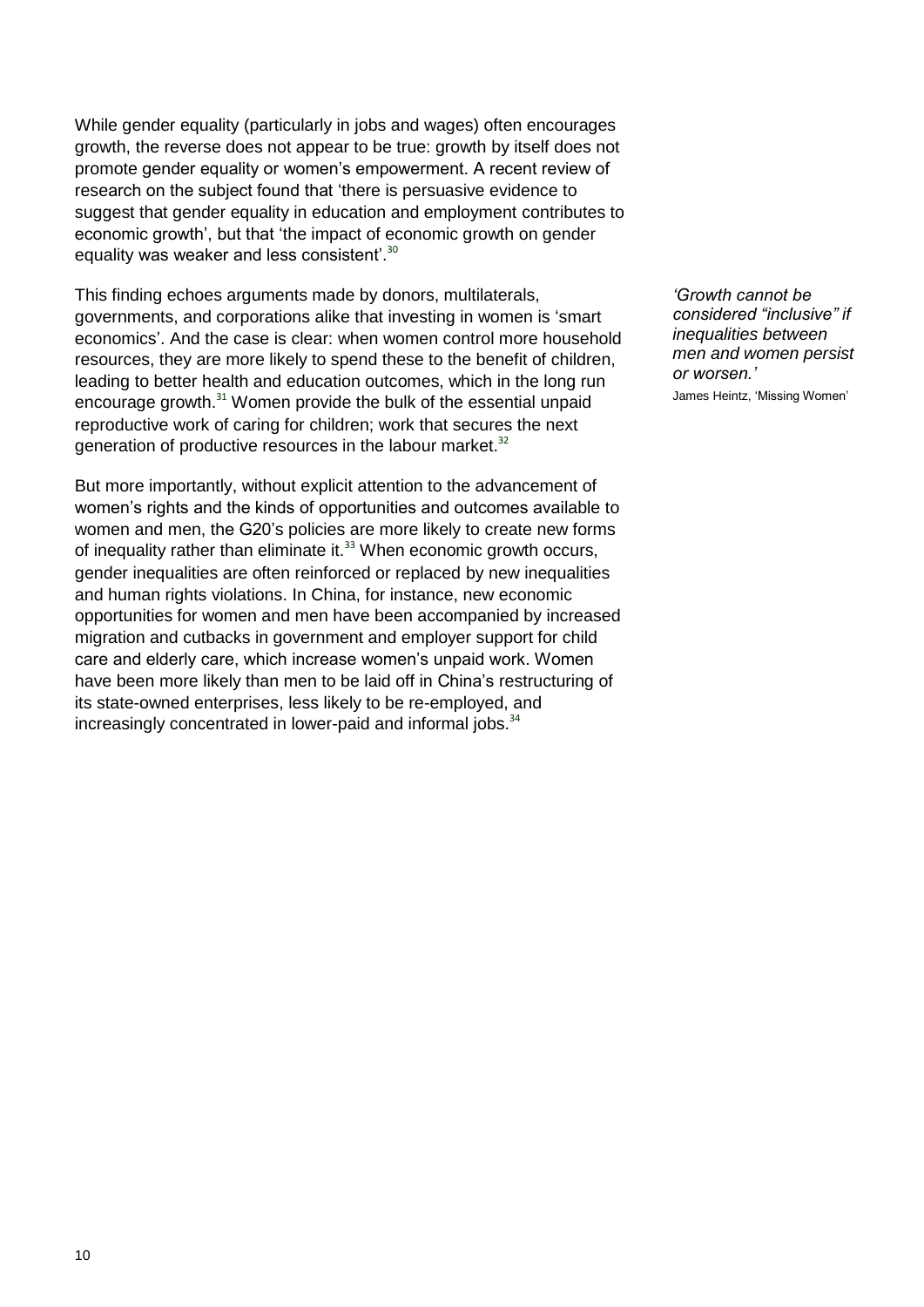# 3 INTERNATIONAL COMMITMENTS ON WOMEN"S RIGHTS AND DEVELOPMENT

As duty-bearers, members of the G20 have a responsibility to tackle human rights with their economic policymaking, paying special attention to which kinds of change make the most difference for marginalized women and men. Consideration of human rights, particularly women"s rights, and sustainable development should not be extra-curricular considerations in macro-economic agenda-setting.

# OBLIGATIONS TO PROMOTE WOMEN"S ECONOMIC AND SOCIAL RIGHTS

Even though the G20 grouping is not a formal institution with a human rights mandate itself, its member countries do have human rights obligations<sup>35</sup> to respect, protect, and fulfil. The G20 should at a minimum ensure that its policies are consistent with and conducive to existing agreements related to labour, economic and social rights, and sustainable development,<sup>36</sup> paying particular attention to reducing barriers to women"s enjoyment of these rights.

## **Rights-based frameworks**

Human rights principles and obligations are laid out in the **Universal Declaration of Human Rights** and made more specific to women"s rights in the **Convention on the Elimination of All Forms of Discrimination Against Women (CEDAW)**, covering rights to and at work. The **Beijing Platform for Action (BPfA)** framework went further, calling on all governments, bilateral donors, and multilateral financial and development institutions to review, adopt, and maintain macro-economic policies and development strategies that address the needs and efforts of women and eradicate poverty.<sup>37</sup>

The **International Covenant on Economic, Social and Cultural Rights (ICESCR)** and various **ILO conventions** have called for fair wages and equal remuneration for work of equal value, without distinction of any kind. The ILO has an important "decent work" agenda to ensure women and men can obtain decent and productive work in conditions of freedom, equity, security and human dignity'.<sup>38</sup>

## **Development frameworks**

**The Millennium Development Goals (MDGs)** have been an important catalyst for development progress, with poverty halved before the target date of 2015. However, the MDGs did not fully integrate commitments to women"s rights and gender equality or address other structural inequalities and sustainability frameworks.<sup>39</sup> Progress has been made on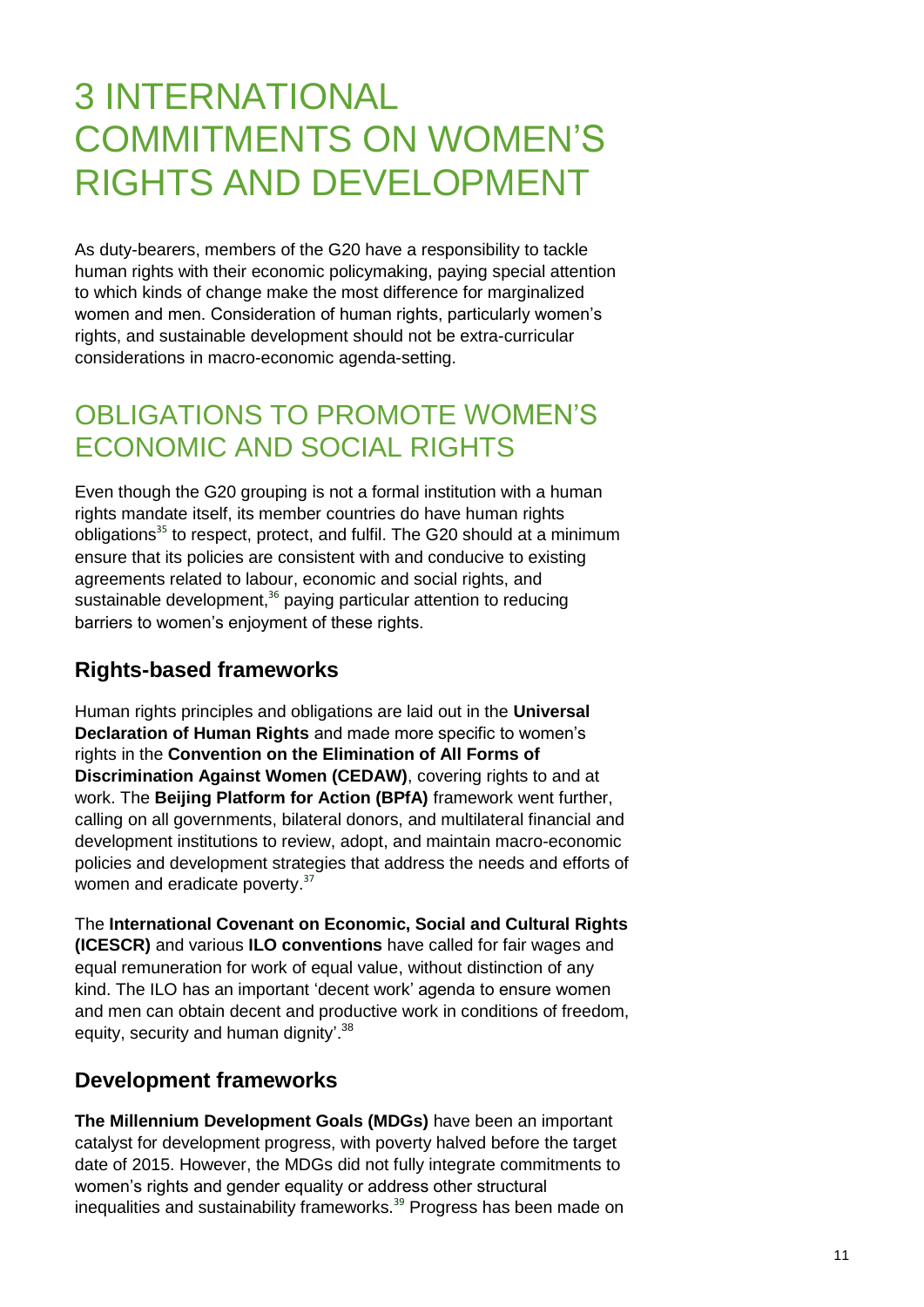gender equality in basic education, women's representation in parliaments, and female participation in the labour force. <sup>40</sup> But the nature of work opportunities for women does not reflect the commitment to "decent work and productive employment" highlighted in MDG1.

The **Post-2015 Development Framework** will need to take on board lessons from the progress and shortcomings of the MDGs. It should be a global agenda for all countries, not just some. It must be rooted in human rights and a commitment to end extreme deprivation, and address systemic threats to equitable and sustainable development. It should also tackle the systemic barriers to inequality (not just the symptoms) and promote sustainable development, gender equality, and women"s rights. It should accelerate action on climate change within the framework of the UN Framework Convention on Climate Change (UNFCC).<sup>41</sup>

Oxfam is calling for specific goals to eliminate extreme economic inequality and to achieve gender equality and women's rights, in addition to mainstreaming gender across the other goals and targets. The elements of the gender goal should be transformative, challenging unequal power relations, subsequent discrimination against women, and meeting their needs and interests. It should build on women"s rights instruments and frameworks, such as the BPfA, CEDAW, the International Conference on Population and Development Programme of Action, and UN Security Council resolutions, as well as relevant regional frameworks. Any development of the new framework should be based on analysis and proposals from women"s movements, and should provide space and funding for groups in the post-2015 consultation process.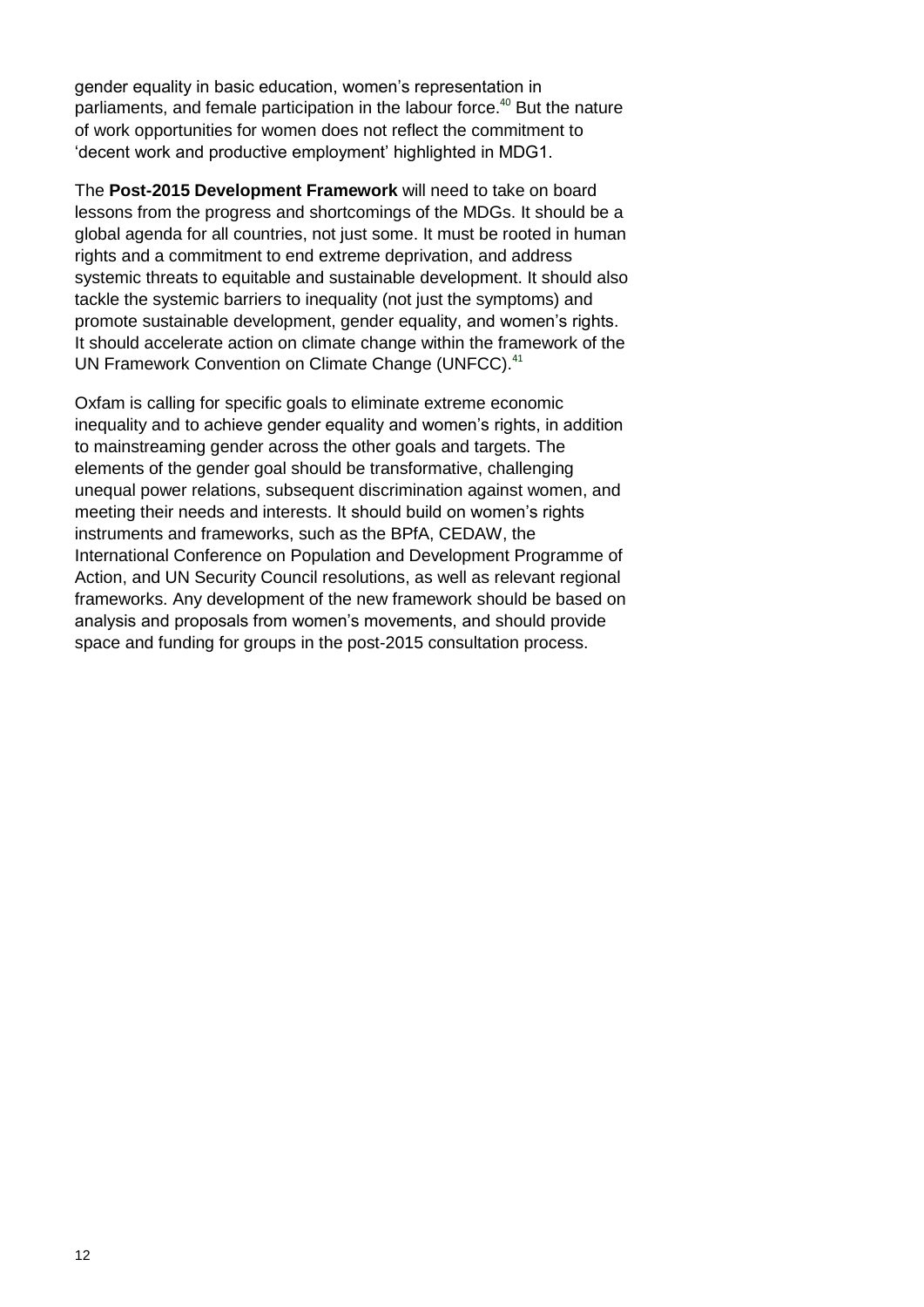# 4 THE G20"S GOVERNANCE AND INCLUSIVE GROWTH AGENDA AND WOMEN"S RIGHTS

### **Governance and inclusion**

A review of the "Saint Petersburg Accountability Report on G20 Development Commitments<sup>42</sup> notes that the only ways in which the G20 is accountable to non-G20 countries are through the invitation of a handful of non-members to the annual summit by the current president of the G20 and outreach meetings with developing countries.<sup>43</sup> In addition to participation problems, the "poor governance' of the G20 – including lack of transparency and accountability around its decision making and achievements – is concerning, given the amount of influence and power it has over "the agenda and processes of the other global rule-setters, superseding their formal governance structures'.<sup>44</sup>

Women"s lack of representation in institutions cannot be an excuse for policies that ignore their interests (i.e. gender-blind policies): the G20"s decisions should be informed and shaped by both sexes. This includes ensuring that mechanisms create space for the inclusion of women and their organizations in key economic and financial decision making processes so that these better reflect the reality of women"s lives.

#### **Box 1: Women's participation strengthens policy outcomes in Indonesia**

Oxfam"s "Raising Her Voice" project in Indonesia has helped to make local government more accessible to women, who have influenced the first participatory budget exercise in villages where the project was implemented. The result of this greater participation in budgeting and planning is "closer scrutiny and accountability of local government for the delivery of the programmes and plans'. The programme has shown how women"s greater participation and inclusion positively influence investment into women"s issues and concerns

Source: Oxfam, "Raising Her Voice: An overview of Oxfam GB"s programme to promote women's political leadership and participation'.

## **G20 policy frameworks: advancing women's rights and gender equality?**

While the policies of the G20 have tended to be gender-blind, they are not gender-neutral in their formulation or likely outcomes. For instance, the G20"s fiscal consolidation and austerity policies have resulted in cuts in the public sector, with gender-differentiated impacts. Women use public services more often than men, and the public sector generally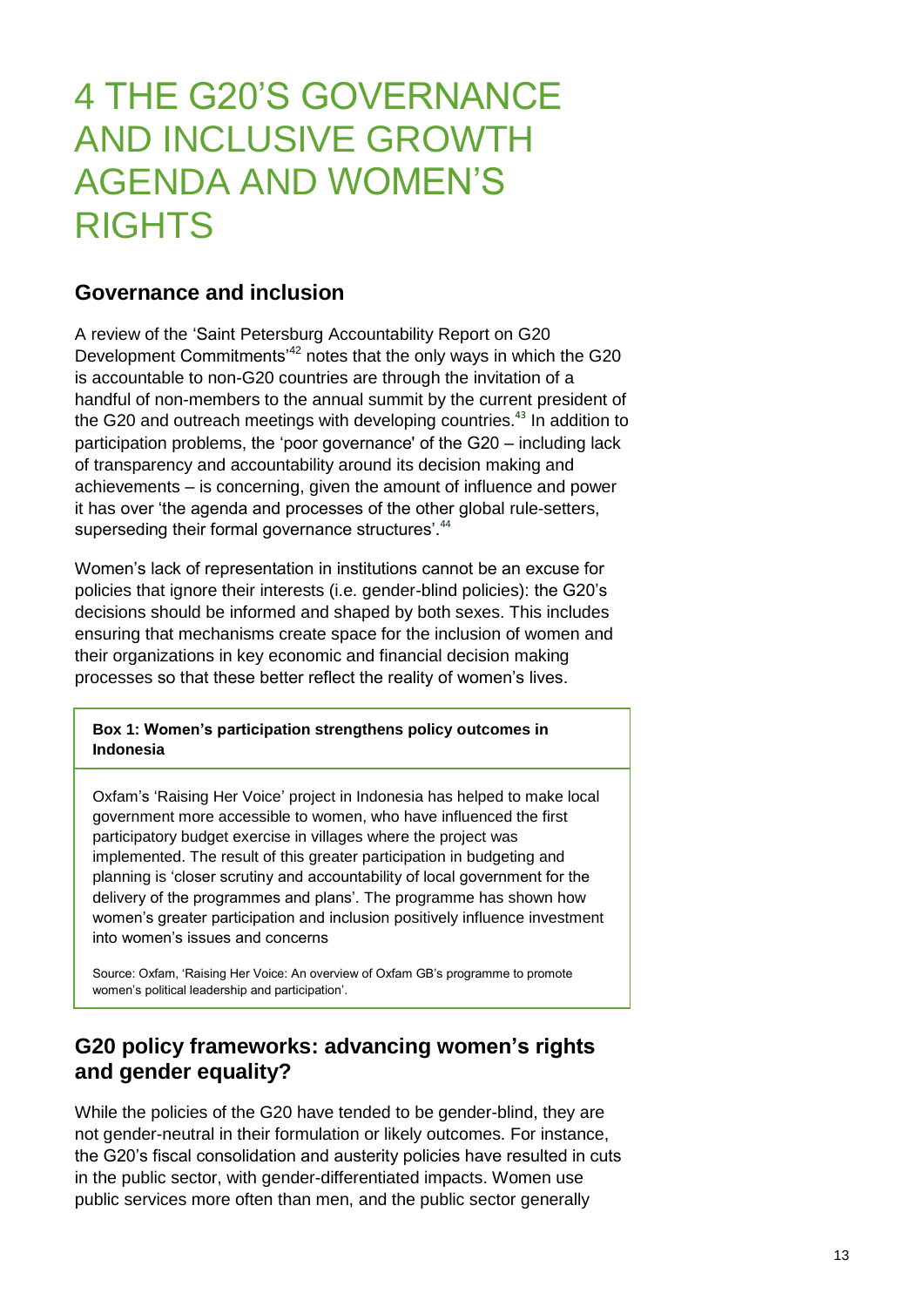provides a source of decent jobs for women in both developed and developing countries.<sup>45</sup> For example, in Canada women have achieved the greatest levels of economic equality in the public sector, including in participation rates and access to pension plans: 55 percent are women, compared with only 30 percent of women employed in the private sector, and their earnings in the public sector are on average 4.5 percent higher than for those employed in the private sector.<sup>46</sup>

Oxfam agrees with Heintz that the G20 should systematically integrate gender into its agenda and primary policy framework (the Framework on Strong, Sustainable and Balanced Growth) and the Development Action Plan. In addition, the G20 should make gender a part of its monitoring activities of international financial organizations, and use gender equality indicators to assess progress within the G20 and internationally. A consultation process should be established with key stakeholders on how the G20 will be held accountable for advancing gender equality.<sup>47</sup>

These are important recommendations for the G20 to consider and operationalize. Their existing commitments should be set against human rights and development standards related to gender equality.

The **Framework on Strong, Sustainable and Balanced Growth** is the G20's primary policy framework.<sup>48</sup> It states that each country has responsibility for its own economic management, while achieving shared goals is dependent on the actions of others. The framework notes that "an enduring and meaningful reduction in poverty cannot be achieved without inclusive, sustainable and resilient growth'. It commits to action in five policy areas:

- Monetary and exchange rate policies that mitigate the risk of volatility in capital flows and promote a stable and well-functioning international monetary system;
- Non-protectionist trade and development policies and resolution of bottlenecks to achieve inclusive, sustainable, and resilient growth in developing countries and especially low-income countries, as they related in 2013 in particular to infrastructure, food security, and financial inclusion;
- Fiscal consolidation (deficit reduction) policies that are growth-friendly for many countries;
- Financial reform including regulation of shadow banking, implementation of new bank capital and liquidity standards, and "toobig-to-fail" problems (where a business is considered so important to the economy, the government provides assistance to prevent it from failing);
- Structural reforms, ostensibly to boost and sustain global demand, foster job creation (by cutting minimum wages, labour protections, and safety nets), contribute to global rebalancing, and increase growth potential. These are policies that have often created more precarious employment, and studies are unclear as to whether they contribute to decent work.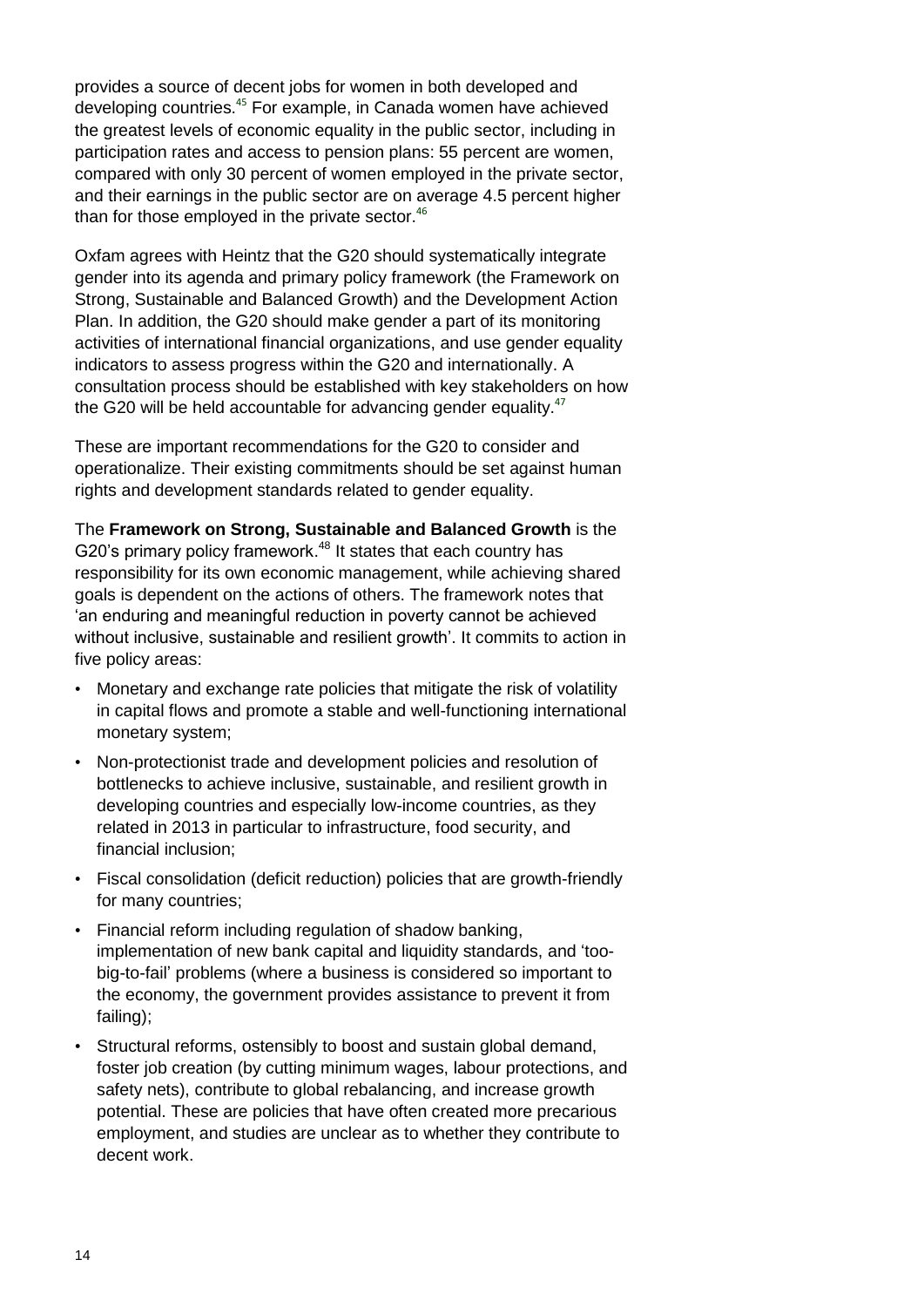The framework would benefit from the incorporation of a gender perspective, but is gender-blind – as is the Mutual Assessment Process, led by the G20, to ensure policy coherence and collective policy action. There is a need to go beyond "old habits" but, although the G20 recognizes this, it has tasked the IMF with assessing whether its policies are "collectively consistent with a more sustainable and balanced trajectory for the global economy'.<sup>49</sup> While the IMF has commissioned useful analysis of the gender dimensions of macro-economic policy, and important (but gender-absent) research on reducing inequality<sup>50</sup>, its policies have frequently impacted negatively on women and poor people, <sup>51</sup> which could have implications for the G20"s policies.

The **Seoul Development Consensus** focuses on narrowing the development gap, primarily by working with developing countries to boost growth and achieve the MDGs.<sup>52</sup> The **Multi-Year Action Plan on Development** – which expired in 2013 – enumerated how the G20 would do this. The Consensus has just two references to gender inequality and no evidence of checking for coherence across the plan. The scope of the gender-related commitments is very narrowly focused on developing skills indicators for employment and productivity to address links between education, health problems, gender gaps, and life-long skills development and employment skills strategies. The plan also made a commitment to "green growth", aiming to "decouple economic expansion from environmental degradation'.<sup>53</sup> The development priorities of the current G20 president, Australia, are to link development actions to growth by creating the conditions for developing countries to attract infrastructure investment; by strengthening tax systems; and by improving access to financial services.

There is little in place to monitor even these commitments, however. The G20"s "Saint Petersburg Accountability Report on G20 Development Commitments", for instance, only refers to gender in its section on human resources development, specifically with regard to creating internationally comparable indicators on gender gaps in skills. Initiatives such as the launch of a women"s finance hub, and identification of barriers to accessing financial education and services, are marked in this publication with a simple 'on track' but with little detail to ascertain their depth – let alone their impact.<sup>54</sup>

In February 2013, the G20 launched its **Initiative on Financing for Investment** to 'improve the investment climate' and identify new sources for long-term investment, particularly for large-scale, long-term crossborder public–private partnerships (PPPs) in infrastructure.<sup>55</sup> What the agenda omits is consideration of the social (including gender) and environmental goals<sup>56</sup> for infrastructure and the need for regulatory mechanisms to mitigate risks that arise from social and environmental impacts.<sup>57</sup> Large-scale infrastructure is one of the main causes of forced displacement globally, negatively affecting marginalized groups the most, including women and ethnic minorities. Such projects can be carbonintensive, harm the natural environment, and negatively affect people"s livelihoods. 58

The G20"s **Saint Petersburg Action Plan** of September 2013 builds on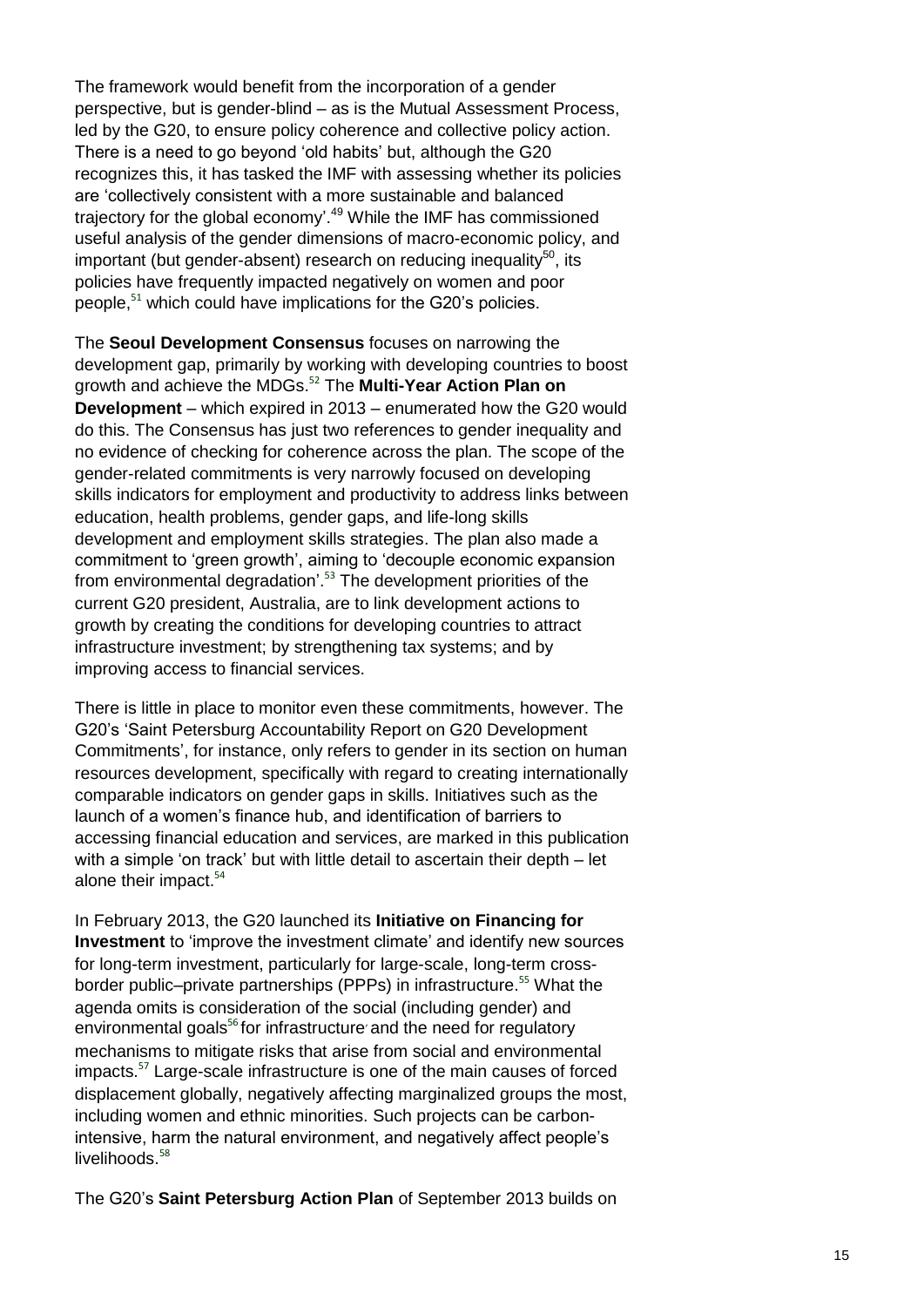the group"s previous consensus, committing its members to boosting job creation, supporting recovery, addressing short-term risks, and building foundations for "strong, sustainable and balanced growth" and making the G20 a forum for 'open and engaged dialogue'.<sup>59</sup>

Issues that the Action Plan omits include:

- connections between the reproductive (unpaid) and productive (paid) responsibilities of women;
- redistribution of unpaid care work within households, and from households to the state;
- enabling regulatory and legal environments and frameworks that ensure women"s economic rights (e.g. education, control of and access to productive assets) – especially at work;
- providing social protection;<sup>60</sup>
- enhancing women's organizational capacity to contribute to policy debates and solutions and to hold institutions accountable. $61$

## **G20-related groups**

Official G20 outreach groups – including the Business 20, (B20), Youth 20 (Y20), G(irls) 20, Civil 20 (C20), and Labour 20 (L20) – have sought to draw attention of the G20 to a number of specific issues impacting on G20 gender equality. Most notable among these have been L20 calls for greater effort among G20 members for improvements in women"s workforce participation.

In 2014, the L20 is calling for the G20 to reduce inequality generally, reduce precarious employment and promote inclusive labour markets by boosting the activity rates of women; approach training as an investment in social protection and in gender equity; and taking action to address inequities in apprenticeship systems.<sup>62</sup> In a 2013 discussion paper for the Saint Petersburg summit, the L20 group criticized the G20"s lack of consideration of gender balance issues, the gender pay gap, and called for support for the care economy to enable women to re-enter the workforce, as well as to decrease precarious working conditions for employees in the care sector.<sup>63</sup> The group has also called for the inclusion of gender equality measures in infrastructure investment and in the 'green economy'.<sup>64</sup>

In Mexico in 2012, the B20 recommended support for women farmers; in Russia in 2013, the B20 advocated for increasing women"s financial inclusion.<sup>65</sup> In 2014, the Australian B20 will seek to maintain continuity with the Russian B20 agenda and will focus on driving impact in four areas: financing growth, human capital, investment and infrastructure, and trade.<sup>66</sup> The 2014 B20 Summit coincides with the release of this paper and it remains to be seen if advocates on women"s representation among Australian business will lead to a strong gender focus within the 2014 B20.

The Australia C20 advocacy platform is focused on inclusive growth and employment, infrastructure development coupled with social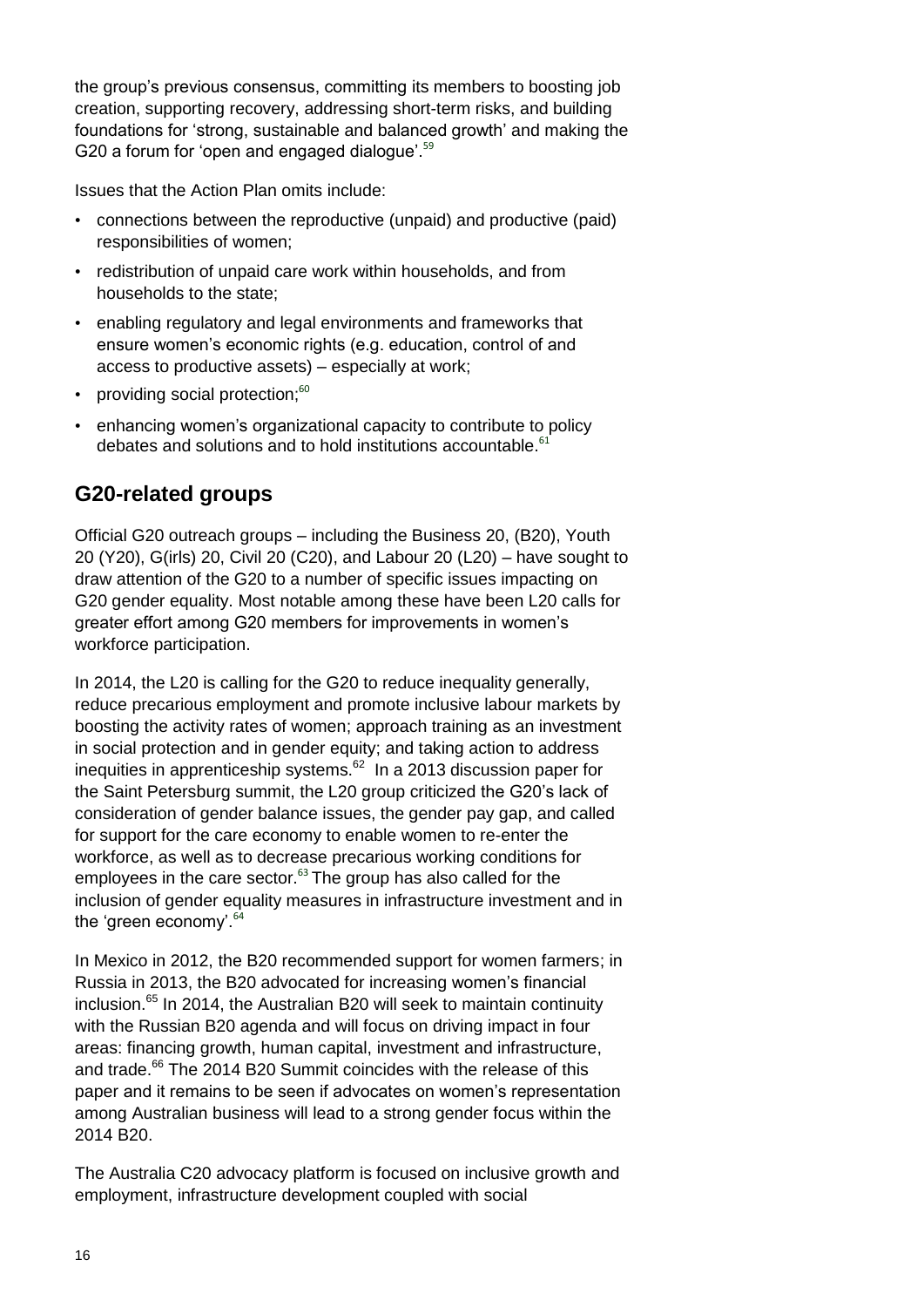infrastructure investments, climate and sustainability, and governance (including tax avoidance, evasion, and corruption). The C20 communiqué is strongly focused on inclusive growth and calls on the G20 to close the participation gap for women through targeted employment education and training strategies for women, and for all G20 decisions to take into account gender-differentiated impacts.<sup>67</sup>

There is potential for greater collaboration between the G20, L20, C20, B20 and other outreach groups, such as the Y20 and G(irls)20, for stronger joint advocacy on a holistic approach to women's rights and gender equality across the full G20 agenda.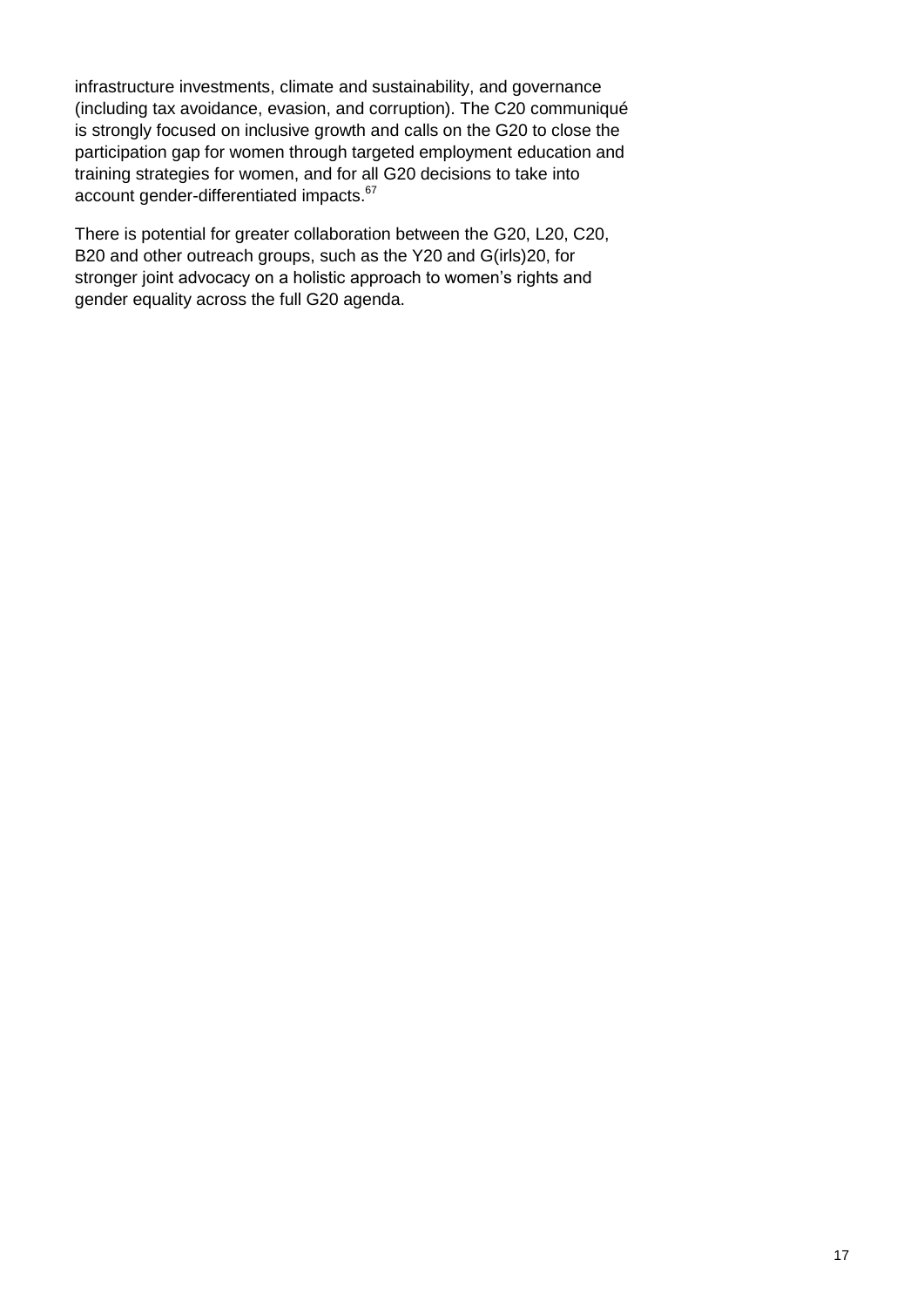# 5 TRENDS IN WOMEN"S EMPLOYMENT, FISCAL POLICY, AND SOCIAL **PROTECTION**

### **Figure 3: Policy analysis to support inclusive growth**



## **Employment and social protection in G20 countries**

The G20"s attention to increasing female participation in the labour force has been patchy, with very little consideration of the large numbers of women in informal employment or the wide-ranging barriers to decent formal paid work and gender equality in wages. The G20 supports the creation of decent jobs with flexibility to combine work and care responsibilities, but should re-emphasise social protection in its new development agenda.

Worldwide, between 1980 and 2008, 52 million women joined the labour force, with female labour force participation $68$  increasing from 50 percent in 1980 to 52 percent in 2008, while that of men declined from 82 percent to 78 percent over the same period. Prior to the global financial crisis, women"s employment rates had been on the rise due to economic development, rising education levels, and declining fertility rates.<sup>69</sup>

*"The kind of formal employment that contributes most consistently to empowering women to exercise greater voice and agency within their households and communities has been on the decline in the shift to market-oriented strategies."*

N. Kabeer et al, "Paid Work, Women's Empowerment and Inclusive Growth: Transforming the Structures of Constraint"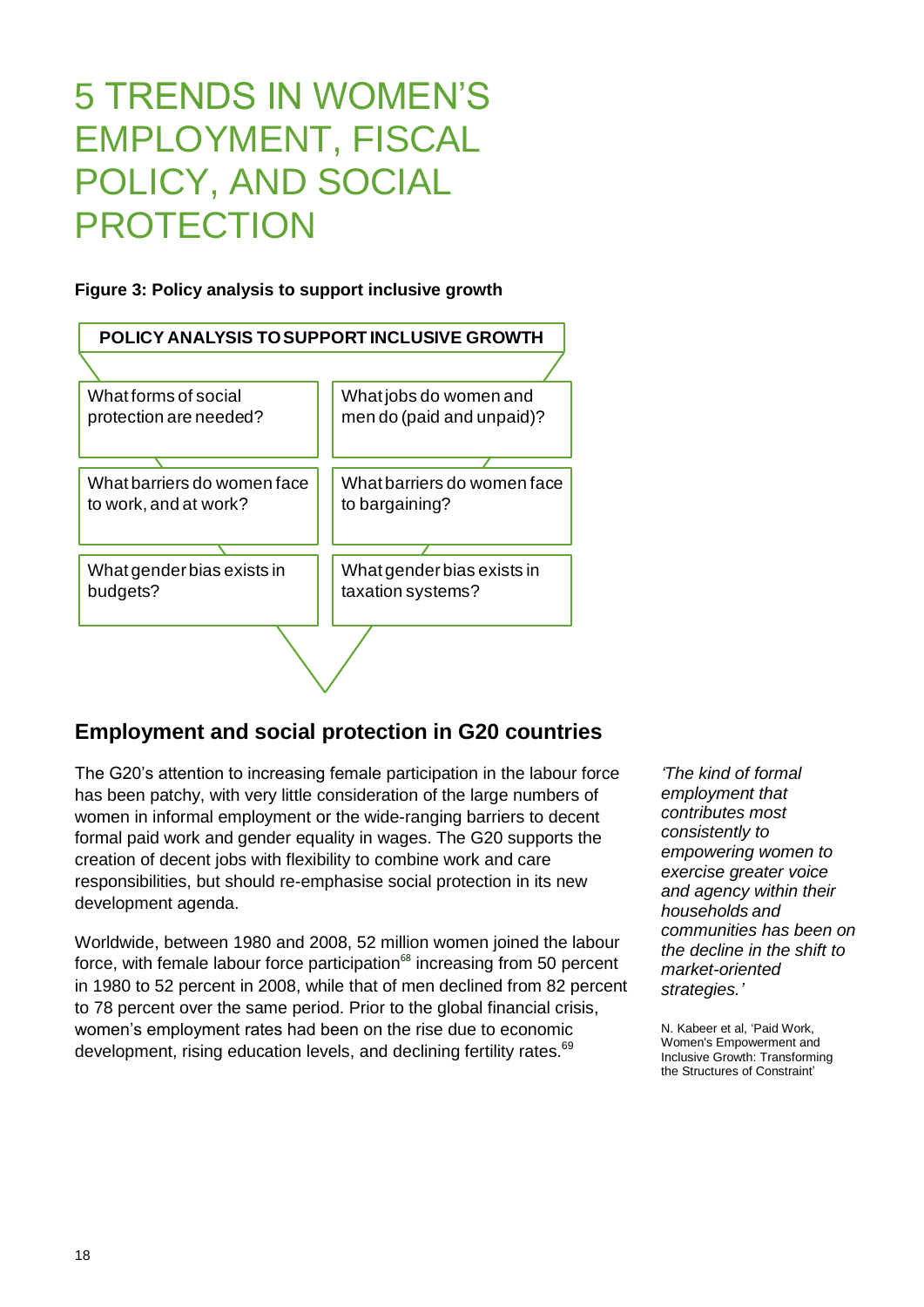

### **Figure 4: Female participation in the labour force (2011)**

Source: World Bank data (2009–2013)

Since the 2008 economic crisis, gender gaps in employment, the vulnerability of women"s employment, and occupational segregation by gender have remained unaffected in some regions (Latin America, Caribbean, and the Middle East), have worsened in many regions (South Asia, East Asia, and Africa), or have wiped out women's 'advantage' in others (Central and Eastern Europe).<sup>70</sup> The crisis broke a general trend in high employment growth rates for women in many parts of the world, resulting in the loss of 13 million jobs for women. The ILO estimates that this trend will not be reversed before 2017, almost ten years since the economic crisis peaked.<sup>71</sup>

There are some extremely poor performers in G20 countries, with just over half exceeding 50 percent rates for female labour force participation (see Figure 4).

Worldwide, the only countries with lower rates of female labour force participation than Saudi Arabia are Afghanistan, Algeria, Iran, Iraq, Jordan, Syria, and the West Bank and Gaza.<sup>72</sup> This is due in large part to restrictive social and cultural norms that influence the ability and preference of women to enter the workforce, particularly in the public realm. In general, gender gaps are larger in the Middle East, North Africa, and South Asia, regions where there are also big gaps between men and women in terms of vulnerable employment.

Unfortunately, some of the fastest-growing economies have very poor track records on advancing gender equality in women"s labour force participation and on reducing the gender wage gap.<sup>73</sup> Only one high income country in the G20 – South Korea – has achieved greater income equality alongside economic growth since 1990.<sup>74</sup> However, research

*"96 percent of single mothers in our poll say paid leave is the workplace policy that would help them the most, and nearly 80 percent of Americans say the government should expand access to high-quality, affordable child care."*

The Shriver Report (2014), "A Woman"s Nation Pulls Back from the Brink"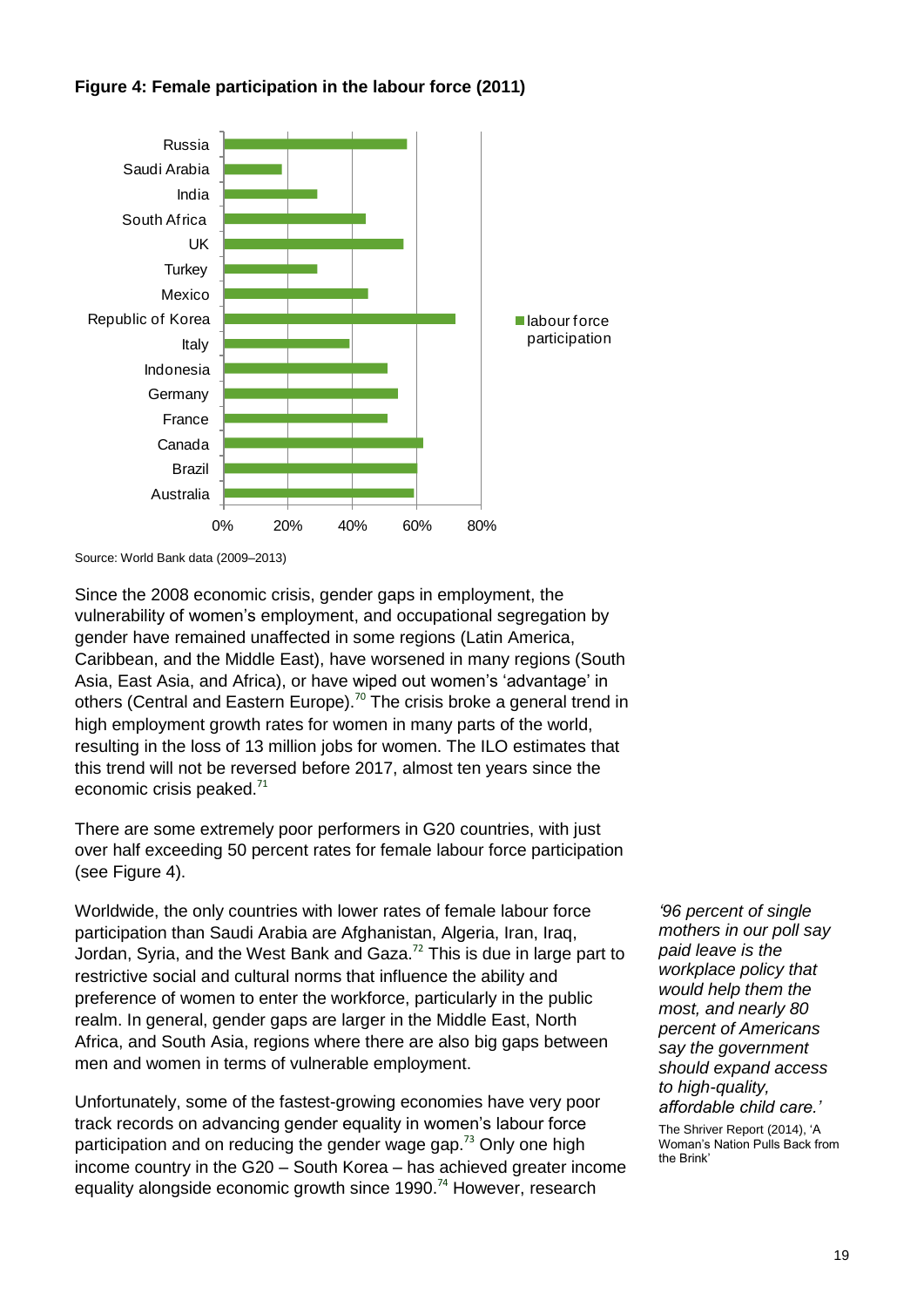shows that gender inequality has played a big role in stimulating South Korea's growth,<sup>75</sup> as women's wages have been kept low compared with men's. South Korea has a low gender equality index, and ranks worst among OECD countries on the gender wage gap.<sup>76</sup> Such discrimination and inequality will have a cost in the long run.

There is significant evidence that combined with social, cultural, political, and other forms of discrimination against women, gendered economic inequality severely and systematically undermines paths to sustainable development and inclusive growth. Changes in macro-economic and financial systems are needed, along with formal legislation and institutions and informal changes in attitudes and beliefs and in social and cultural norms that discriminate against women (in the market as well as in nonmarket spheres) and marginalize them. This is even more the case for ethnic and racial minorities, in G20 and developing countries alike.

For instance, in the USA gender, race, and ethnicity create a powerful mix of inequality factors, with gender inequality cutting across all racial groups. In 2012, among full-time workers, African-American women earned 90 percent compared with African-American men in comparable jobs (and 68 percent compared with white men), Hispanic women earned 88 percent compared with Hispanic men (but only 59 percent of the wages of white men), and Asian women earned 79.7 percent compared with Asian men.<sup>77</sup>

The Institute for Women"s Policy Research found that most of the current workforce will be in retirement before the gender wage gap closes at its current rate of convergence  $-$  in the year 2058.<sup>78</sup> Factors driving this inequality include slow wage growth for the working poor in sectors where women are concentrated,<sup>79</sup> lack of family-friendly medical leave and childcare policies (related to continued inequality within the household in the provision of care), continued employment discrimination, and overall lack of enforcement of existing legal protections. In Canada, employment rates for Aboriginal women are 15 percent below those of non-Aboriginal women, and 34 percent below those of men.

In China, women's labour force participation is relatively high at 68 percent, but women are not well protected or supported in their roles by employers, the state, or at home because they are increasingly concentrated in poorly paid informal jobs (38 percent are in informal employment).<sup>80</sup> Brazil has increased women's participation by over 20 percentage points since 1980, from 36 percent in 1980 to 60 percent in 2011, but overall the country has high levels of inequality and almost half of women's jobs are in the informal sector.<sup>81</sup>

In Australia, while women's participation is relatively high at 65 percent, $82$ women are over-represented among part-time and casual employees and the under-employed, and under-represented in management and senior executive roles.

Worldwide, it will take 75 years for the principle of equal pay for equal work to be realized<sup>83</sup> at the current rate of decline in wage inequality between men and women.

*"A woman deserves equal pay for equal work. She deserves to have a baby without sacrificing her job. A mother deserves a day off to care for a sick parent without running into hardship – and you know what, a father does, too. It"s time to do away with workplace policies that belong in a "Mad Men" episode."* 

President Barack Obama, State of the Union Address, January 2014

*Worldwide, it will take 75 years for the principle of equal pay for equal work to be realized at the current rate of decline in wage inequality between men and women.*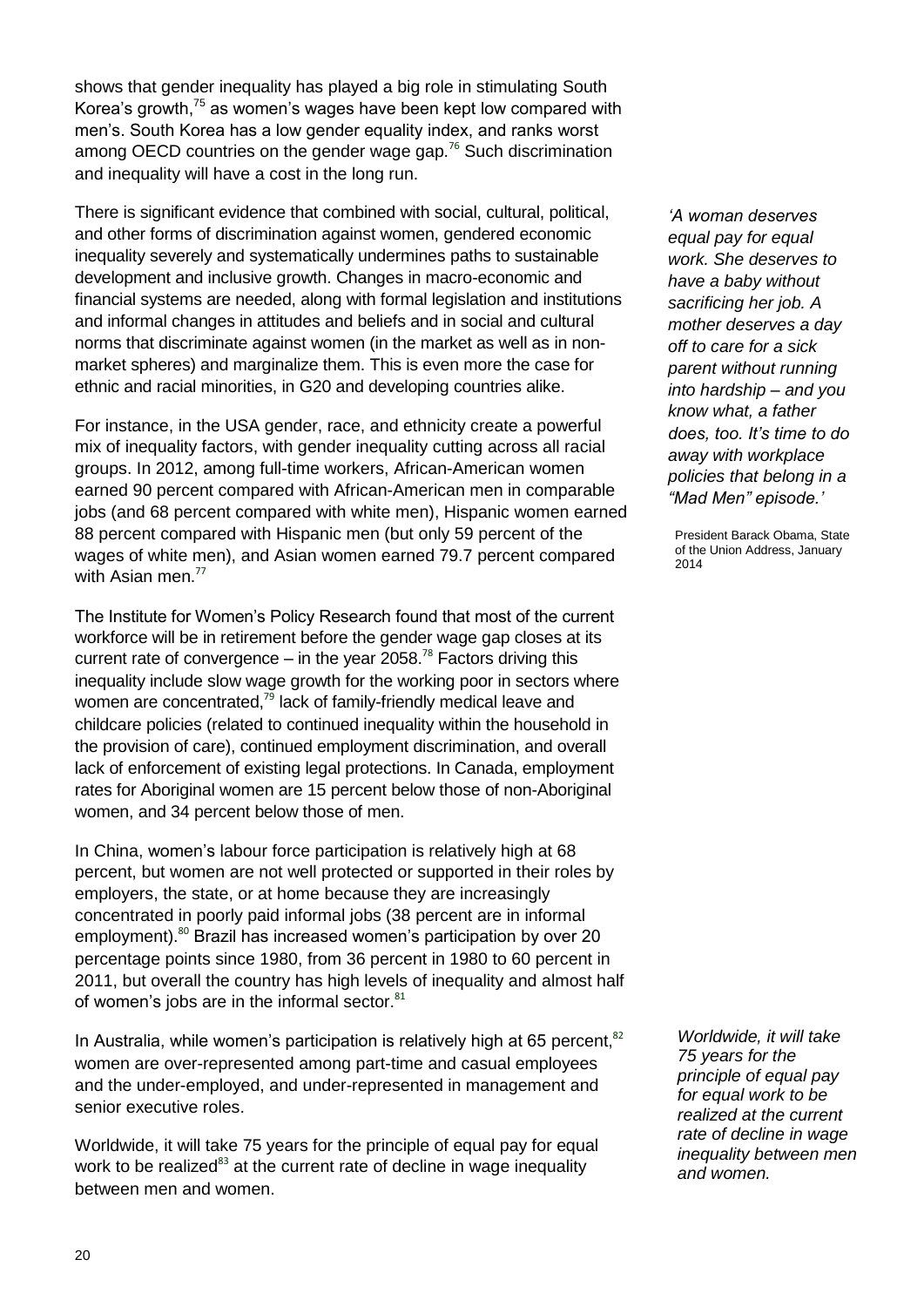#### **Box 2: Best-practice example: Quebec's low-fee childcare programme**

In 1997, the Canadian province of Quebec created a low-fee childcare programme to improve the status of women and poor families, and to contribute to building a better labour force. In 2011, the programme (which costs CAD7 per day per child) was serving 215,000 pre-school-age children, nearly half of all Quebecois children in this age group. The programme costs the province CAD2.2bn a year, or roughly 0.7 percent of its GDP.

Between 1996 and 2011, the rate of female employment increased faster in Quebec than in the rest of Canada. In Quebec, mothers experienced more pronounced increases in labour force participation than women without children, which was not the case in Canada as a whole. Moreover, the relative poverty rate of single-mother families fell from 36 percent to 22 percent, and their median real after-tax income shot up by 81 percent.

One study estimates that in 2008 universal access to low-fee child care in Quebec induced nearly 70,000 more mothers to hold jobs than would have been the case if no such programme had existed – an increase of 3.8 percent in women"s employment. The same study estimates that Quebec"s GDP was higher by about 1.7 percent (CAD5bn) as a result, and that the tax transfer returns that the Quebec and federal governments receive from the programme significantly exceed its cost.

In terms of legislation, the G20 countries have a mixed track record in providing paid parental leave (see Figure 6) and equal remuneration for men and women. Several G20 countries mandate paid paternity leave, but the maximum is 14 days (in the UK), with an average of only a few days.

Most G20 countries do mandate non-discrimination in hiring. However, the reality is that regulation of gender equality in the right to work and in rights at work is necessary,<sup>84</sup> but it is not sufficient to address the complexity of gender gaps in employment. The greatest potential of legislation to make a positive difference in access to quality work for women lies in tackling overt discrimination, alongside structural discrimination that dictates norms within the workplace and at home.

The fact that women are often left without any choice but to work in precarious informal jobs is deeply rooted in gender and power inequality and in exclusionary social norms that value the work and worth of boys and men over girls and women. A move from informality to formality and from the poorly paid and protected informal sector to better-regulated sectors generally improves women's employment outcomes and their economic and social rights. Further, measures to ease the time crunch women face between their paid and unpaid responsibilities are crucial to close this gap and increase growth: e.g. infrastructure that reduces travel time to work and policies that address discrimination in the market.<sup>85</sup>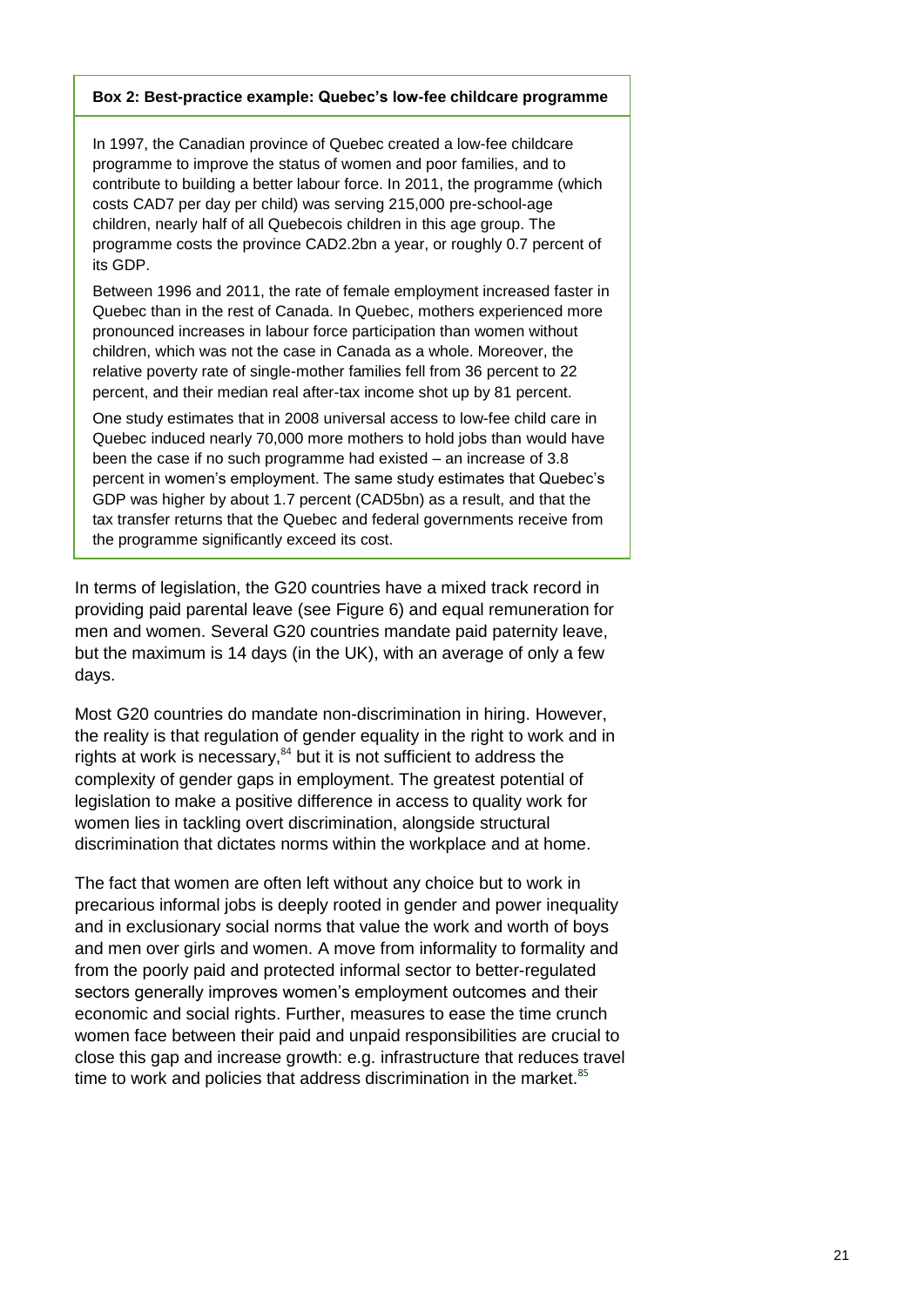

### **Figure 5: Informal employment rates in selected G20 countries**

Source: ILO Statistical update on employment in the informal economy (June 2012)

In terms of social protection, the G20"s collective approach leaves a lot to be desired. A comprehensive 2011 report commissioned by the ILO showed the critical role that social protection plays in reducing poverty and suffering and making globalization fairer and more inclusive.<sup>86</sup> However, the G20 has not taken up the report's proposals including for a social protection floor to respond to the recent economic crisis. As Nancy Alexander points out in relation to the Rio+20 processes, "social protection" characterizes the G20"s approach to equity, but in UN debates, social protection is more often viewed as one facet of a rightsbased approach to development.<sup>87</sup> As a reflection, the Saint Petersburg Accountability Report mentions social protection only in a very limited manner.

At the national level, there are some positive stories from individual G20 countries. For instance, in South Africa social service delivery is now included in the government"s Expanded Public Works Programme as part of its definition of public work, an important innovation given the urgent need for care of large numbers of HIV and AIDS patients.<sup>88</sup> Such programmes can have a positive effect on employment: in South Africa, labour market participation has increased by 13–17 percent compared with non-recipient households, mostly among women, and in Brazil. beneficiaries of the *Bolsa Família* social welfare programme are more likely to work than non-recipients.<sup>89</sup>

A better approach for the G20 to enhance gender equality and women"s rights through its policies would be for it to go beyond anti-discrimination legislation to address wider issues such as parental leave, child care, paid time off for care work, social protection, and policies that recognize women"s contributions through unpaid care work, reduce its drudgery, and redistribute responsibility for care (towards the state, community, and men), along with asset ownership, reduction of gender segmentation in occupations, and financial inclusion.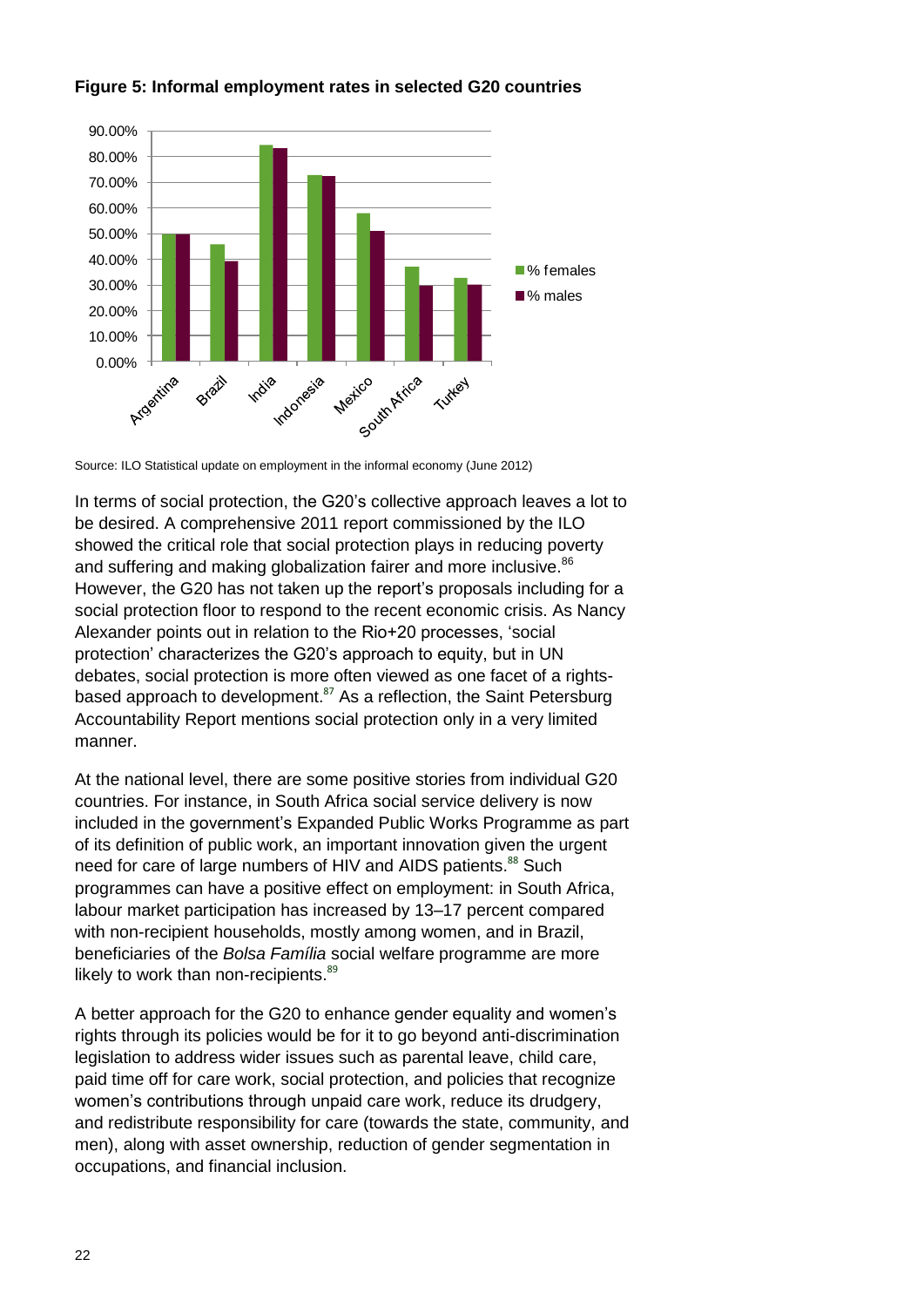| HOW MANY DAYS OF PAID MATERNITY LEAVE ARE MANDATED?                                     |                                                                                                 |                |
|-----------------------------------------------------------------------------------------|-------------------------------------------------------------------------------------------------|----------------|
| <b>Fewer than 90</b>                                                                    | 90 days or                                                                                      | <b>Nothing</b> |
| days                                                                                    | more                                                                                            | <b>USA</b>     |
| Argentina<br>China<br>India<br>Indonesia<br>Republic of Korea<br>Mexico<br>Saudi Arabia | Australia<br>Brazil<br>Canada<br>France<br>Germany<br>Italy<br>Russia<br>South Africa<br>Turkey |                |

Source: World Economic Forum, Gender Gap Report 2013

To ensure that its employment and social protection policies contribute to women"s economic and social rights, the G20 should promote social protection and decent work for women, recognizing their unpaid workload.

# FISCAL POLICY IN G20 COUNTRIES

Government spending, taxation, and public debt should benefit women"s economic and social rights by creating incentives for women to take up formal employment and to stay in the workforce, and by ensuring that cutting expenditure does not harm their access to public services or reduce good jobs for women.

The G20 countries have generally focused on reducing public debt or borrowing, with an emphasis on cutting spending (as opposed to raising taxes). <sup>90</sup> The features of austerity, including reductions in public sector jobs and services, social security entitlements, and labour rights, have had documented negative effects in both developing and developed countries. In fact, according to new research, "68 developing countries are projected to cut public spending by 3.7 percent of GDP in the third phase of the crisis (2013–2015) as compared to 26 high-income countries'.<sup>91</sup> Yet, instead of promoting growth, let alone human rights and sustainable development, these policies have often dismantled the mechanisms that reduce inequality and enable equitable growth.<sup>92</sup>

### **Box 3: Plan F – A recovery plan for women**

The Women"s Budget Group in the UK has found that spending cuts will reduce employment opportunities for women and make it harder to combine earning a living with providing care for families. It found the biggest loss to women is from tax and benefit changes, pointing out: "The government's own impact analysis shows that 57 percent of those gaining from this measure are men and only 43 percent are women." The group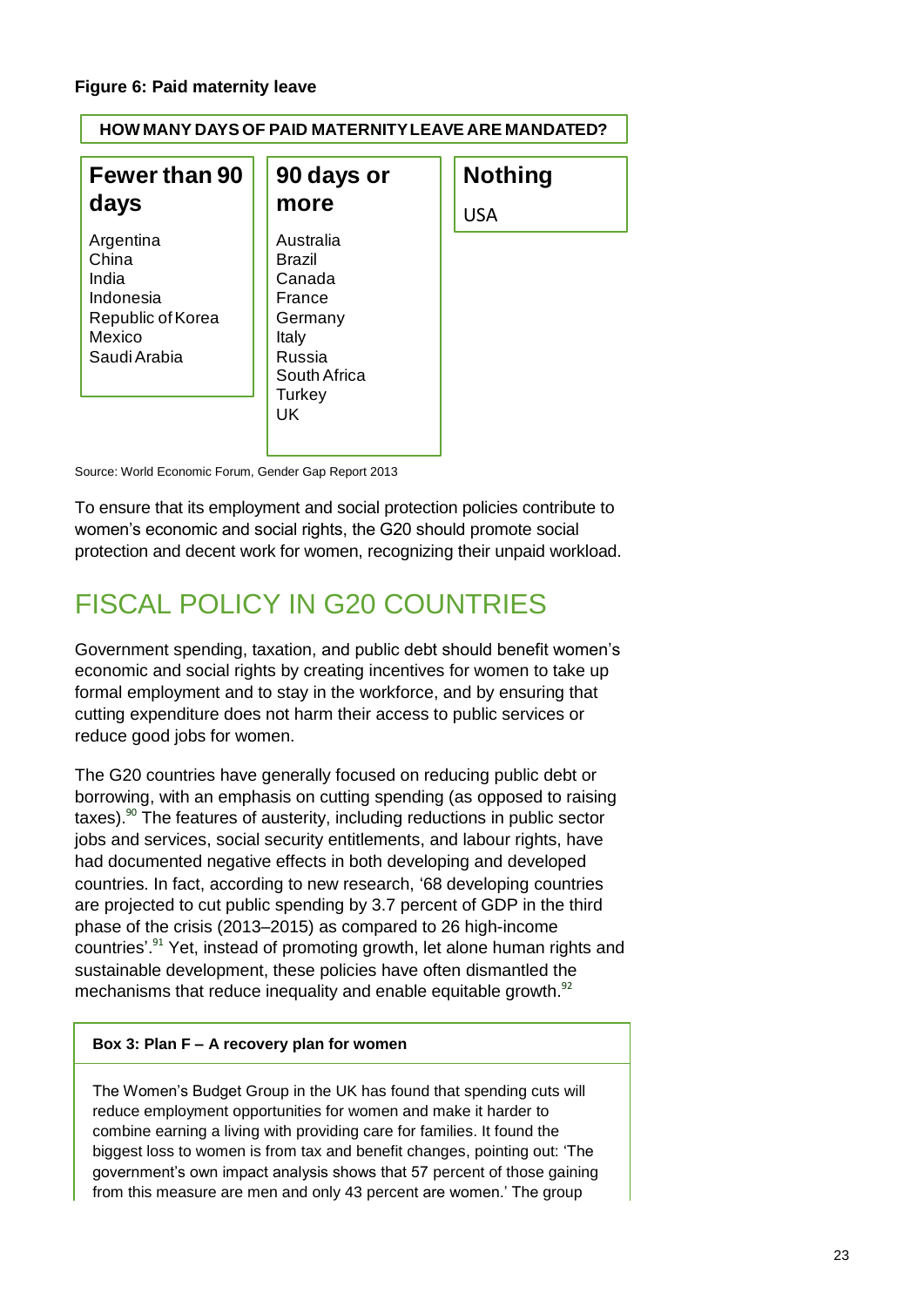proposes that the government:

- invests in high-quality care;
- stops cuts to public services;
- ensures that women workers with employed partners gain from earning;
- raises the minimum wage to a living wage;
- repeals measures weakening social security;
- raises more tax revenue from wealthy people and companies;
- supports investment in social housing.

Source: UK Women"s Budget Group (2013) "To Ensure Economic Recovery for Women, We Need Plan F"





Changes to tax systems have gendered effects that have resulted in losses for women. In Canada, the decision to create an individualized income tax system in the 1980s significantly contributed to increasing women"s labour force participation. However, the Conservative government"s promise to introduce a policy intended to provide tax relief tilted towards the highest-earning breadwinner in a household for families with children under five. This policy, called 'income tax splitting', threatens to roll back gains and may have the effect of discouraging secondary breadwinners to engage in paid work.<sup>93</sup> Indirect taxation also has gender-differentiated impacts.

The implications of these policies for gender equality are being considered by a number of women's groups and by feminist scholars.<sup>94</sup> For instance, Caren Grown and Devaki Jain<sup>95</sup> have undertaken an extensive multi-country research project that could inform taxation policies promoted by the G20.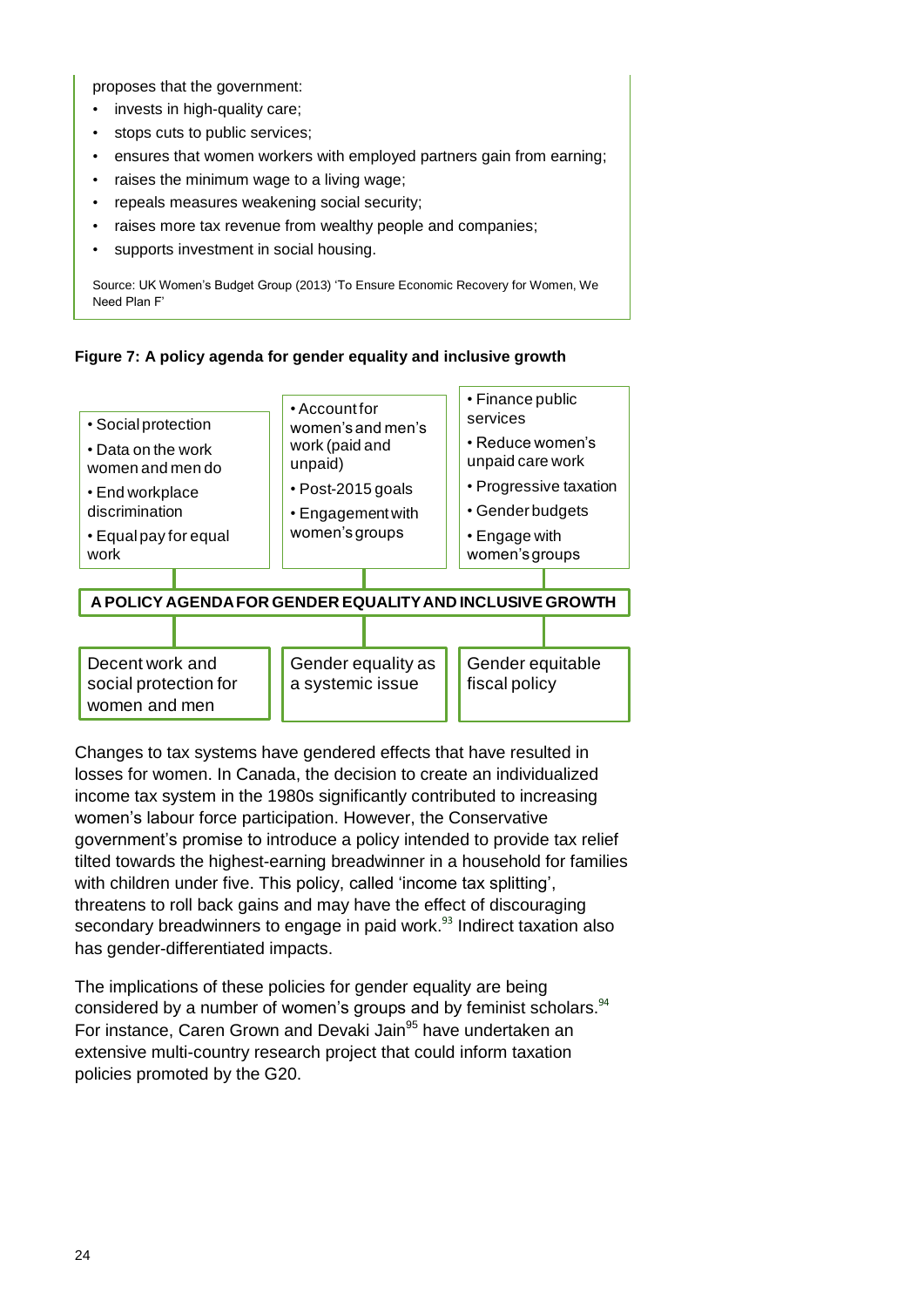# 6 WOMEN"S PAID AND UNPAID WORK IN CONTEXT

The G20 operates as a collective, as well as each member state having responsibilities within its own borders. The following case studies illustrate some of the ways in which national policies are (or are not) currently taking into consideration the range of women"s work, paid and unpaid.

## INDIA: WOMEN"S EMPLOYMENT IN DECLINE<sup>96</sup>

The example of India demonstrates that fast growth does not automatically lead to gains in gender equality, women's rights, or economic empowerment. A recent ILO study found that, while economic growth has been rapid, India is one of the few countries where women"s participation in the formal labour force has declined, and drastically so – from 37 percent in 2004–05 to 29 percent by 2009–10. $\mathrm{^{97}}$  This reality cuts "across all age groups, across all education levels and in both urban and rural areas'.<sup>98</sup> Within the G20, women's labour force participation in India and Turkey tie for the second lowest, above only Saudi Arabia, a country in which there are severe constraints on women's mobility.

About half of this decline is explained by a combination of women"s enrolment in secondary school, increases in household incomes (which can decrease incentives for work), and "problems with labour data measurement'.<sup>99</sup> The rest is said to be explained by women being unable to find the right opportunities and by their concentration in economic sectors that are not growing.

This reflects a messy reality behind the statistics: often, less visible social and cultural norms, exclusionary practices, and unequal gender power relations that restrict women"s mobility and determine which jobs are available to and desired by them are also likely to affect the trends in women"s employment.

A recent report by Oxfam India analyzed the relationship between violence against women (VAW) and women"s experience of employment.<sup>100</sup> It found that poor women are more likely to face domestic violence than rich women, with women in informal employment being at greater risk. As household members move from casual work to stable informal and formal employment, the incidence of VAW is reduced – though the risk is not eliminated.

Outside the home, women"s vulnerability to sexual harassment and violence is common. The prevalence of VAW, combined with discrimination in wages, irregular payments, and ambiguous service conditions,<sup>101</sup> combines with conservative mindsets within families to drive women out of the workforce.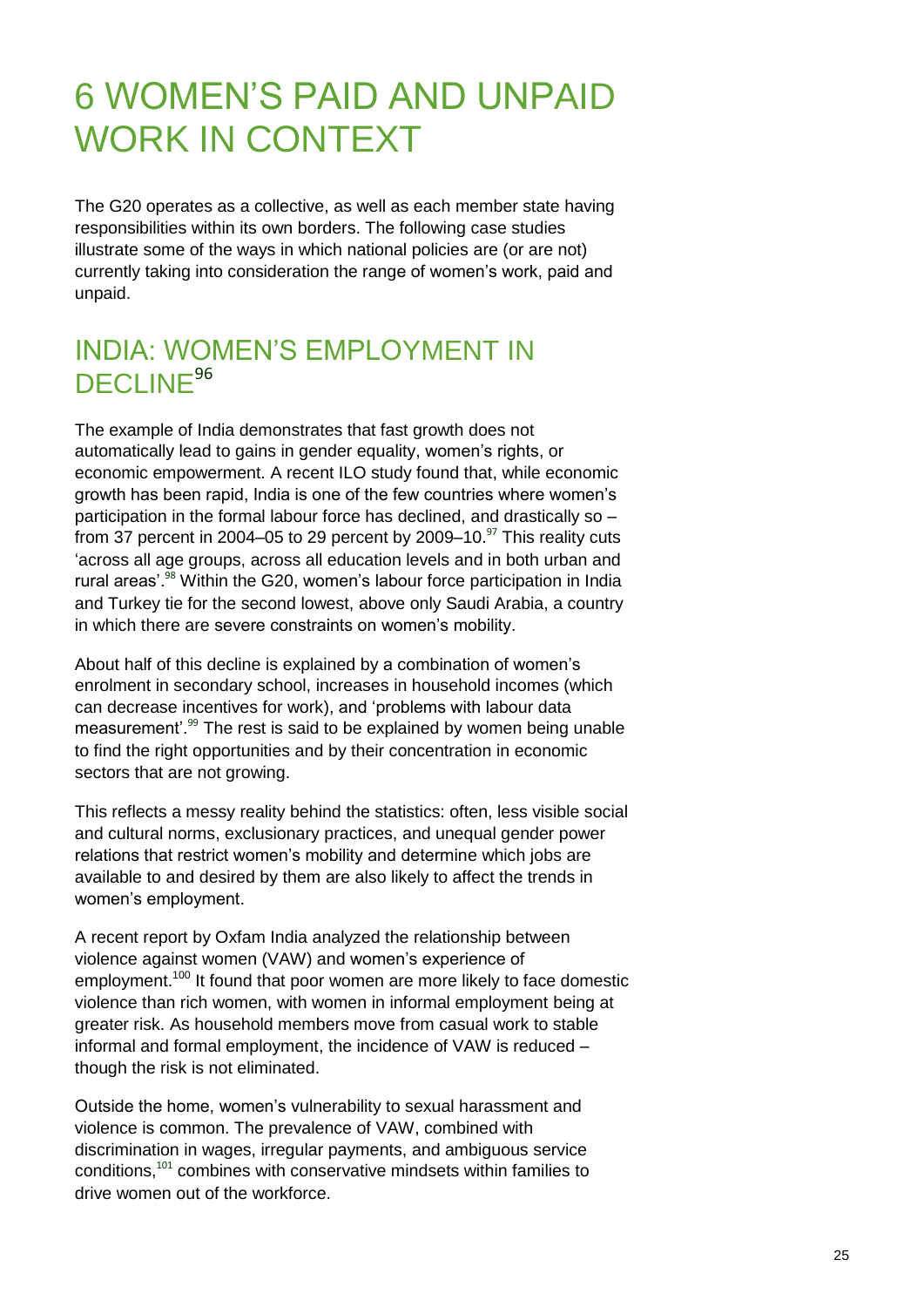On the bright side, in urban areas more women are classified as "regular workers" rather than self-employed, casual, or daily workers (the proportion has risen from 28 percent to 38 percent in the past 20 years<sup>102</sup>). India's economic development plans aim to promote 'genderinclusive growth". Its far-reaching Mahatma Gandhi National Rural Employment Guarantee Act (MGNREGA) reserves 33 percent of all the workdays it provides for women workers and the programme's design takes into account women's caring responsibilities.

Interventions to advance inclusive growth, including via women"s employment, cannot focus on income alone but need to take into account the context in which policies are being implemented. For India, this includes ensuring the safety of women in transportation to work, flexible work policies, and liberal maternity leave, as well as diversity committees and training for women and men.<sup>103</sup>

#### **Box 4: India's Close the Gap campaign**

The Close the Gap campaign is an initiative on equality launched in 2013. It challenges manifestations of inequality in all areas, such as property rights, health, education, the right to food and nutrition, and budgetary allocations for marginalized groups. It began by focusing on gender inequality, and more than 50,000 people across 12 Indian states responded to the question, "How would you close the gap between men and women in India?" Its recommendations included affirmative action for women in public institutions; budgeting, implementation, and monitoring of existing legislation on violence against women; and increasing accountability on legislation and policies.

Source: Oxfam (2012) 'Indians Demand Equality for Women', http://policypractice.oxfam.org.uk/publications/indians-demand-equality-for-women-302024

## AUSTRALIA: INEQUALITY, CARE-FRIENDLY POLICIES, AND POLICY **COHERENCE**

The past ten years in Australia have seen a number of policies aimed at supporting women to enter or re-enter the workforce, and at supporting their caring responsibilities. Australia"s sex discrimination regime and the reporting regime under the Workplace Gender-Equality Agency, which requires workplaces to monitor and report on gender equality indicators, have supported the reduction of workplace discrimination and the development of more supportive workplaces for women. More recent developments like the right for employees with caring responsibilities to request flexible work; and a government sponsored scheme of paid parental leave provide positive examples of policies designed to facilitate women"s equal participation in the workforce by recognizing and supporting their reproductive and caring roles.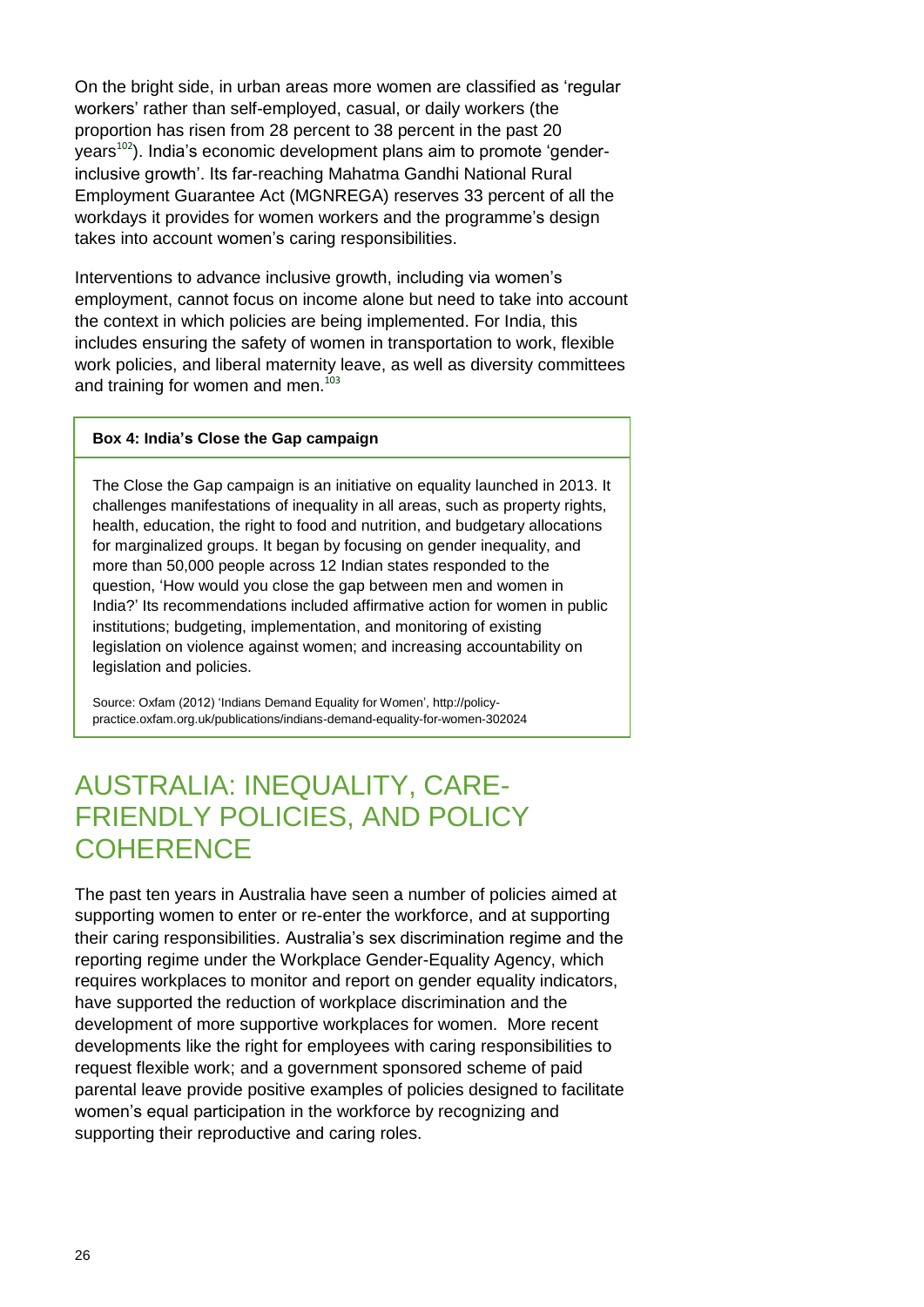However, barriers to women"s participation remain. In particular, while Australia"s social protection system supports women who choose to remain outside the workforce to care for children, the combined effect of income tax and reduction in benefits can create a disincentive to work, particularly for women who are second income earners. There is also a large gap in levels of retirement savings between men and women, because contributions are linked to paid work.<sup>104</sup> This means that women lose out since they are more often in part-time and casual employment, have lower overall workforce participation and receive on average lower rates of pay than men.<sup>105</sup>

In addition, entrenched workforce practices and attitudes towards balancing work and care can hinder women"s opportunities for promotion or their ability to access meaningful work with the required levels of flexibility. Overall, Australia's example provides some promising models of policies to support women in the workplace, but also highlights the importance of ensuring coherence across government policies and of ensuring that tax and social protection are supportive of women"s choices.

## INDONESIA: "FLEXIBILIZATION" OF WOMEN"S WORK

In 2010, Oxfam undertook research in West Java, Indonesia to examine the effects of the economic crisis on workers. The report showed that while trends towards 'labour market flexibilization' preceded the economic crisis, factory owners took advantage of the crisis to reduce their costs and increase their profit margins. This was further compounded by the inconsistent application of the rule of law, particularly by provincial governments.<sup>106</sup>

The study documented the treatment of workers, including the firing and re-hiring of 79 women workers who had been at a factory for between eight and fourteen years and the re-hiring of younger workers under a variety of more flexible, lower-paid arrangements. The workers fought for their right to legally mandated severance pay, staging an eight-day protest at the provincial office. The factory relented, but had already employed other contract workers.

This example highlights the failure of economic stimuli in response to the financial crisis to recognise the specific vulnerability of women to high participation rates in export-oriented industries and to migration. To make matters worse, the Indonesian government did not consistently apply existing protections for workers, allowing companies to exploit the crisis by rapidly increasing the existing trend towards the flexibilization of labour. This resulted in less secure pay and conditions for women.

The results have been felt beyond reduced income, especially for women. Women who have lost their jobs may also face violence at home or divorce. In one focus group, women spoke of the emotional toll that losing their jobs had taken on the household. For half the women, this had led to increased conflict. Despite instances of breakdowns in family

#### *"Factories want younger and fresher workers for contracts where they can pay less."*

Trade union leader, Indonesia, "The Global Economic Crisis and Developing Countries: Impact and Response"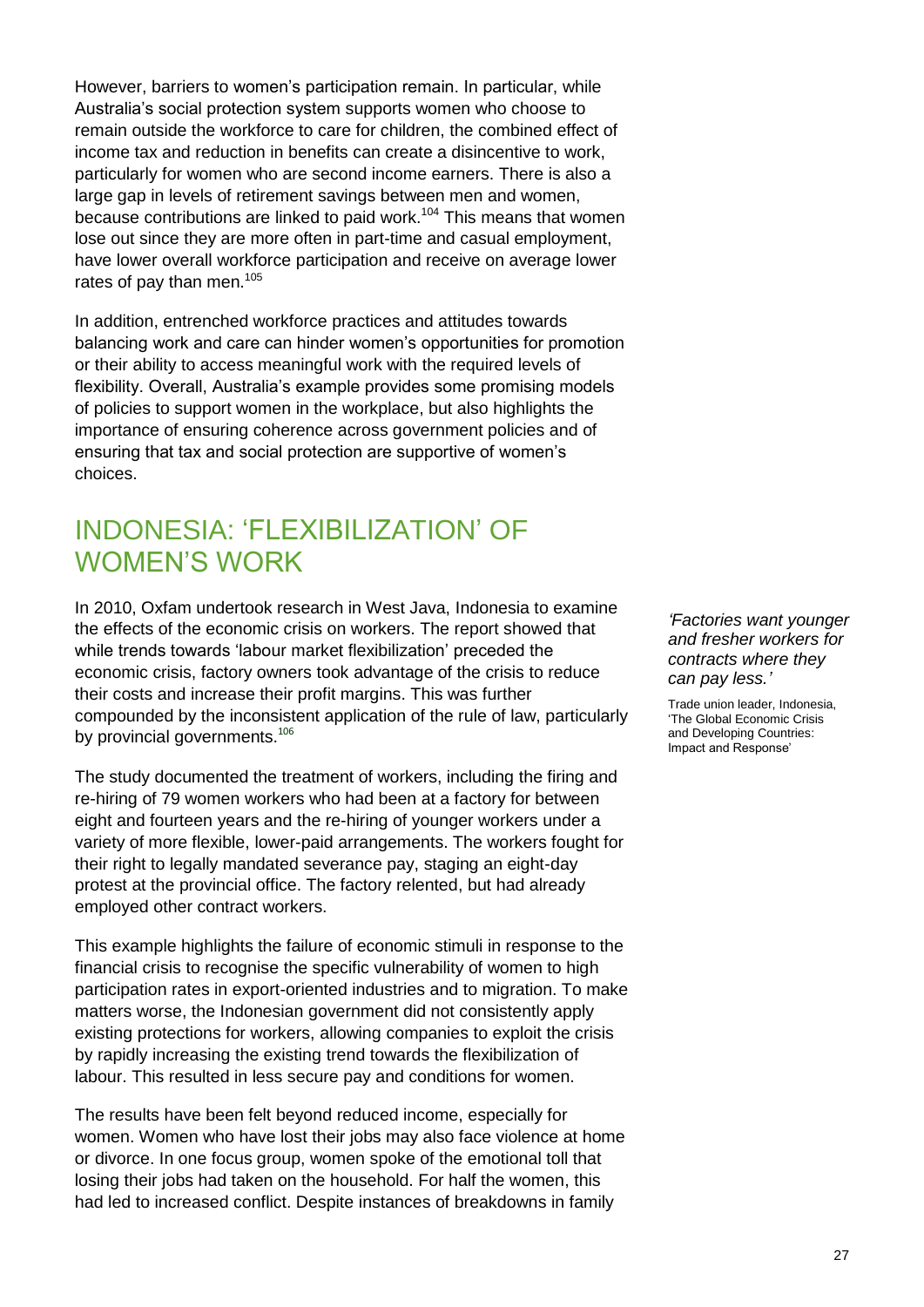relationships, the critical coping mechanism for all workers was reliance on their social networks and families. These social networks were supporting them by means of financial loans, and providing food and care for children.

Labour laws need to protect workers, and while the laws in Indonesia are good, they are not consistently applied. The national labour law, in which minimum wage setting has been decentralized, is an important factor to consider in setting labour, employment, social protection, and fiscal policies. Indonesia has social security and insurance initiatives, including a national social security and insurance scheme for workers. However, implementation has been slow and there is no coverage for the unemployed or for workers in the informal sector, who constitute the majority of workers.

## TURKEY: INEQUALITY, VULNERABILITIES, AND GOVERNMENT **SUCCESSES**

In 2013, Oxfam and the Economic Policy Research Foundation of Turkey (TEPAV) prepared a report on female participation in the labour force, and on fiscal and social policies that affect women"s employment in Turkey. According to the report, despite an upward trend since 2005, women"s participation in the labour force was the second lowest (with India) among G20 countries in 2011 – at 29.5 percent.

Between 2004 and 2012, many women moved from agriculture and the informal sector to the formal economy. However, informal work is still very high for women, with more than half of women working without social benefits or job protection. This makes them vulnerable to exploitation by employers; excludes them from claiming a minimum wage, workers" benefits, or maternity leave; and prevents access to financial services and information. Unpaid care work still forms a large proportion of women"s work.

In Turkey, there are significant differences in the pattern of women's employment between rural areas, industrialized regions, and more developed urban areas. In the east of the country, agricultural employment, and women"s participation in it, is more than twice as high as the national average. $107$ 

As in many parts of the world, Turkish women have moved from employment in agriculture to services, but men continue to be disproportionately represented in higher-end positions while women work in low-paying or in part-time jobs.<sup>108</sup> There is also a large gender wage gap (despite equal pay legislation), and more women than men continue to be unemployed.

Some government policies have had notable success in creating an upward trend in women"s employment and female labour force participation, including the major legislative change that upholds the equality principle; progress in tackling illiteracy; a law on compulsory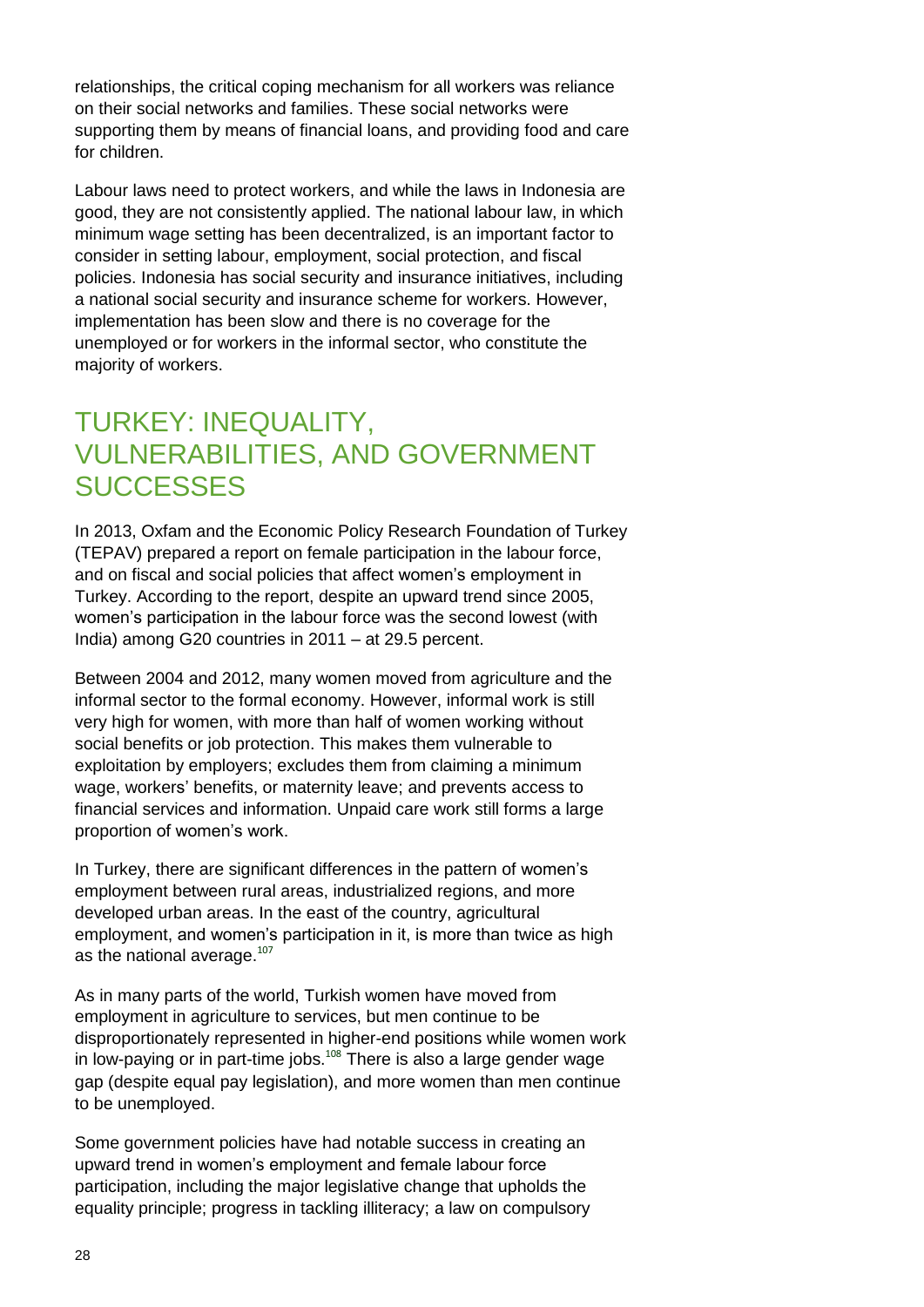education that helped to narrow the gender gap; employment incentives (insurance premium schemes) for women and investment incentive schemes in developing regions to tackle informality; and the expansion of social security coverage to cover domestic workers, agricultural workers and home-based workers.

However, action is still needed to overcome the limits of current policies. First and foremost, positive legislation must be followed through to ensure that women can enjoy the rights provided by changes in the constitution, civil code, labour law, and penal code for equal pay for equal work. Other measures could include expansion of child and elderly care facilities; creating a wider legal base for paternity leave in order to assist in balancing work and family life, but also to prevent maternity leave from becoming a disincentive for employment of women; elimination of laws restricting women's entry to the labour market under certain conditions; further expansion of education facilities; expanding social security coverage and ending vertical segregation in the labour market. Ending discrimination in the workplace would be another important move towards expanding future opportunities for women.

## CANADA: PROGRESS HAS SLOWED TO A HALT

Progress in women"s labour force participation in Canada has slowed to a halt over the past two decades, and the gap between men"s and women's shares of earned income has remained virtually unchanged.<sup>109</sup> Full-time employment rates for women aged 25–64 have held steady over the past five years at 57 percent on average, compared with 76 percent for men. This gap is most striking among Aboriginal women, whose employment rates are 15 percent below those of non-Aboriginal women.

A key issue affecting women"s participation is the absence of a national childcare system. Lack of affordable childcare options, coupled with fiscal policies (such as the costly Universal Child Care Benefit programme) that provide an incentive for lower-income mothers to stay at home, create a vicious cycle in which women work fewer years, contribute less to their pensions and employment insurance, and have lower salaries when they re-enter the workforce after their child-rearing years are over. Women also spend on average more than twice as much time as men on unpaid care work in the household (50 hours vs. 24 hours weekly). It is worth noting that data on unpaid work is now less readily available to policymakers since the government abolished the mandatory long-form census in 2010.

Women"s organizations across Canada have been advocating for a federally funded accessible childcare programme as a means to advance gender equality and increase women"s participation in the labour force, in particular for low-income women. Many have argued that the CAD2.8bn currently spent annually through the Universal Child Care Benefit programme could be reallocated for this purpose.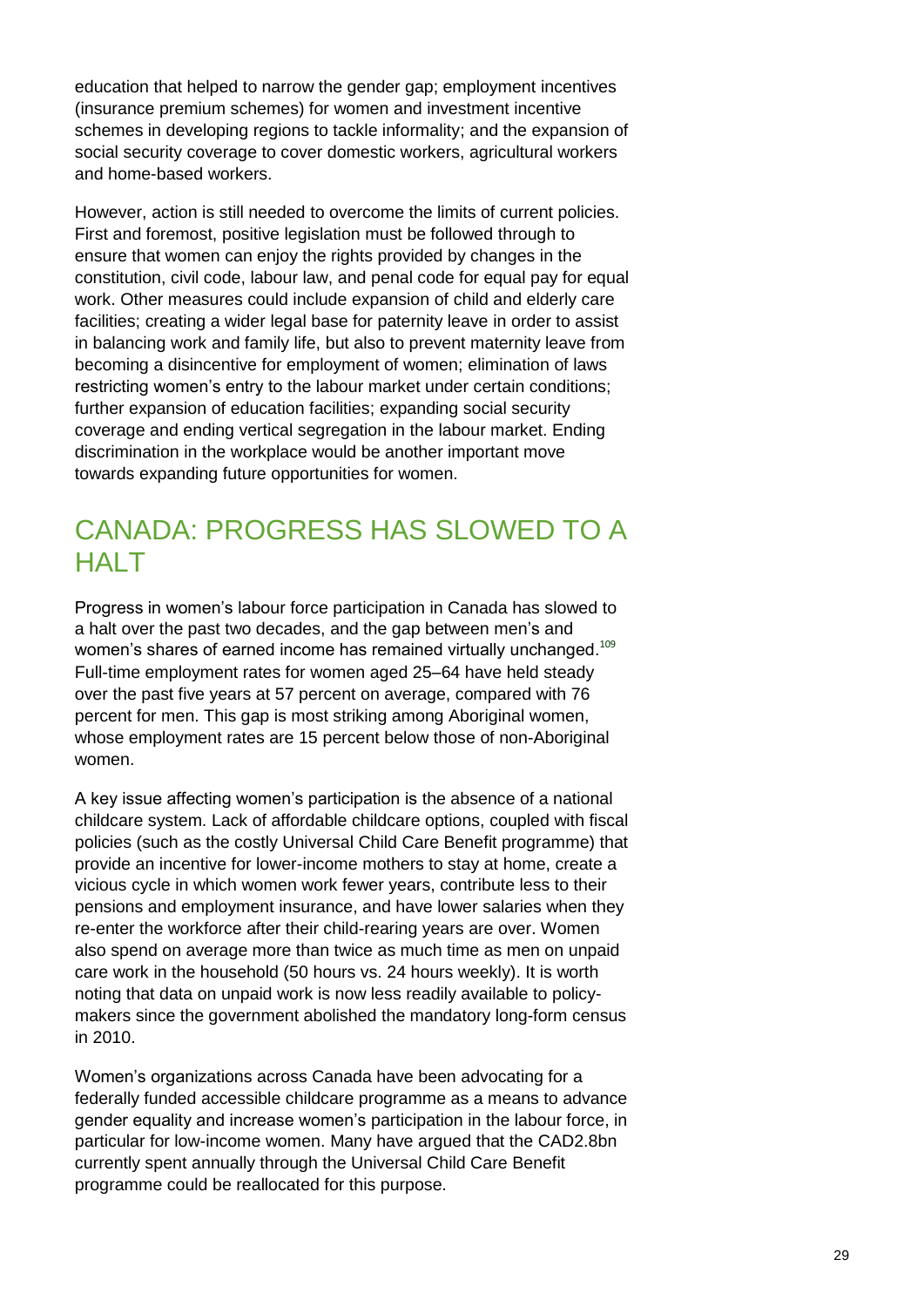# 7 CONCLUSION AND RECOMMENDATIONS

The G20"s commitments themselves appear not to have been vetted for their likely contribution to women"s economic and social rights or gender equality. This is a major barrier to the advancement of the G20"s inclusive growth and development agenda, including the likely effectiveness of its efforts to promote employment. These efforts cannot be made in isolation from the reality of women's and men's lives; first and foremost, G20 countries must understand and take into account the paid and unpaid (care) work that they do, and then make coherent efforts to increase economic opportunities for women and promote their rights, both to work and at work.

The G20 includes some of the richest – but also most unequal – countries in the world. It can play a crucial role in promoting a global economy that benefits women, men, and the natural environment. Now is the time to ensure that this influence is used in a way that creates opportunities for women and men, especially the most marginalized, and that dismantles status quo policies and practices that lead to the kinds of crisis that entrench inequality and poverty and threaten to damage our ecosystem for generations to come. Gender inequality is a systemic issue that must be tackled as a core obstacle to development and inclusive growth and, in turn, inclusive growth and development should contribute to women"s economic and social rights as a matter of priority.

The policies pursued in the name of gender equality and inclusive growth may achieve neither of these aims if they are not sufficient or coherent. Such policies must include ensuring an enabling environment for women"s employment, social protection linked to decent paid work, a reduction in the barriers to enjoyment of decent work, and an understanding of the jobs done by women and men, including those that are unpaid. During its presidency of the G20, Australia must show leadership on gender equality and women's rights by putting inequality on the G20 agenda for the Brisbane Summit and by recommitting the G20 to a truly inclusive form of growth. To do so, it Australia should take the following recommendations to the G20 group.

### **Treat gender inequality as a systemic issue – including in its governance and accountability mechanisms**

The G20 can contribute to an enabling environment for women"s economic and social rights by:

- Identifying the gender differences in work that men and women do, including unpaid work, and addressing gender discrimination in opportunities and outcomes of macro-economic policies;
- Putting in place a policy development mechanism to ensure that gender is incorporated into the formulation, application, and monitoring of its macro-economic policies in accordance with UN and ILO commitments;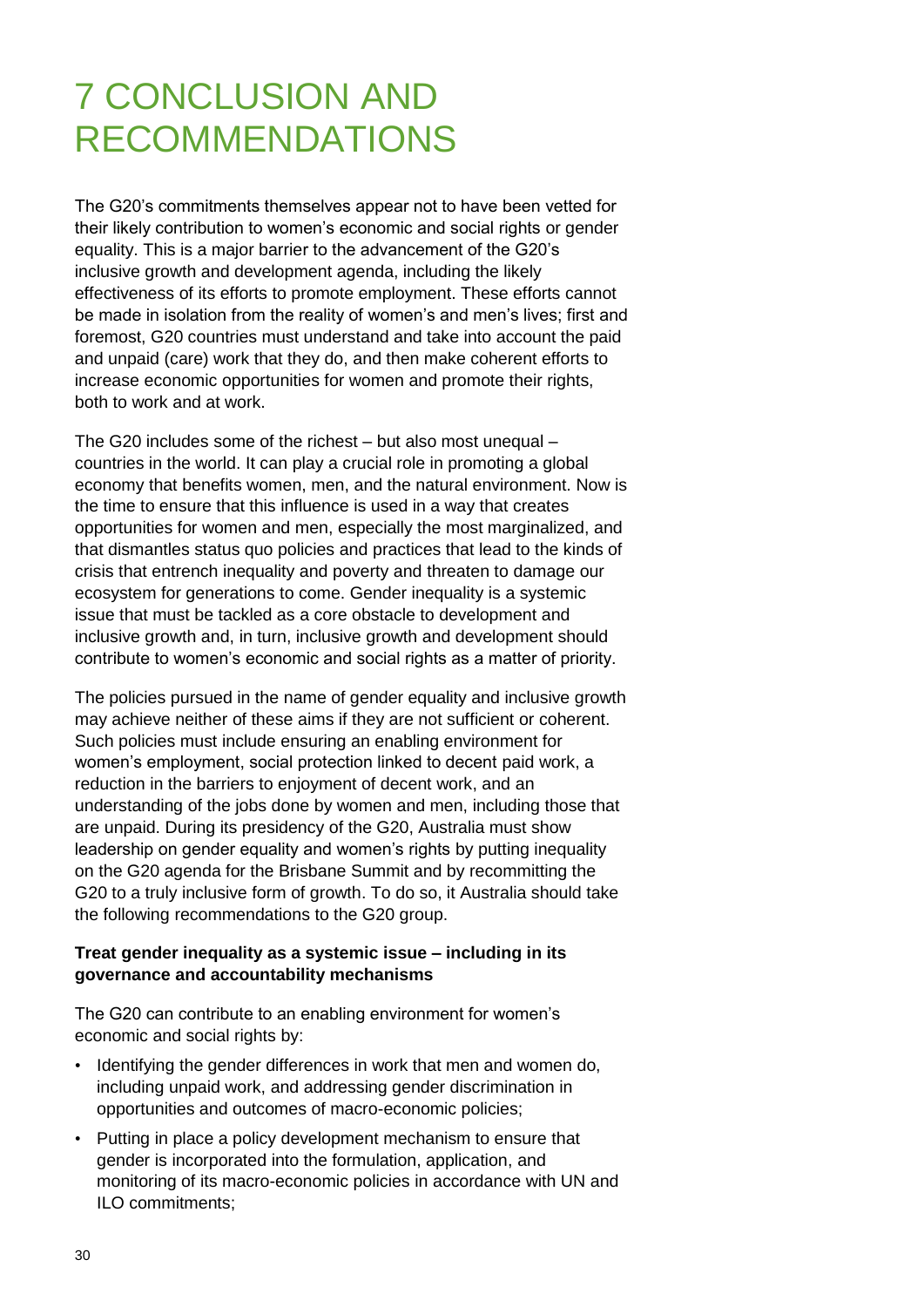- Developing meaningful mechanisms to engage with civil society, including women's rights organizations, so that policies are more rooted in the reality of women's lives;
- Supporting an accountable UN process for the post-2015 agenda and ensuring that what comes after the MDGs includes stand-alone goals on extreme economic inequality and on achieving gender equality and women"s rights, as well as transformative targets to this end across the framework.

### **Promote gender-equitable fiscal policy**

The G20 can ensure gender-equitable fiscal policy by:

- Promoting financing of public services to reduce women"s unpaid care work and to expand public sector opportunities for female employment;
- Ensuring that taxation systems and policies recognize unequal gender roles and work to redistribute them;
- Promoting reviews of national budgets and tax codes to eliminate explicit gender biases;
- Engaging with women"s groups to encourage meaningful accountability of budget processes through gender-sensitive budget monitoring.

### **Ensure decent work and social protection**

The G20 can ensure decent work and social protection that benefits women by:

- Promoting a universal social protection floor to realize human rights and support decent living standards worldwide, including allocating resources to establish an adequate level of social protection for women;
- Pursuing data collection and analysis that recognize unpaid work and policies to redistribute the burden of unpaid care work;
- Ending workplace gender discrimination and promoting family-friendly policies, such as increasing parental leave entitlements, access to care for children and the elderly, and social insurance;
- Targeting employment policies to increase decent jobs for women, eliminate the gender wage gap and occupational segregation, and advance women"s economic and social rights;
- Promoting labour legislation that improves the bargaining power and position of women.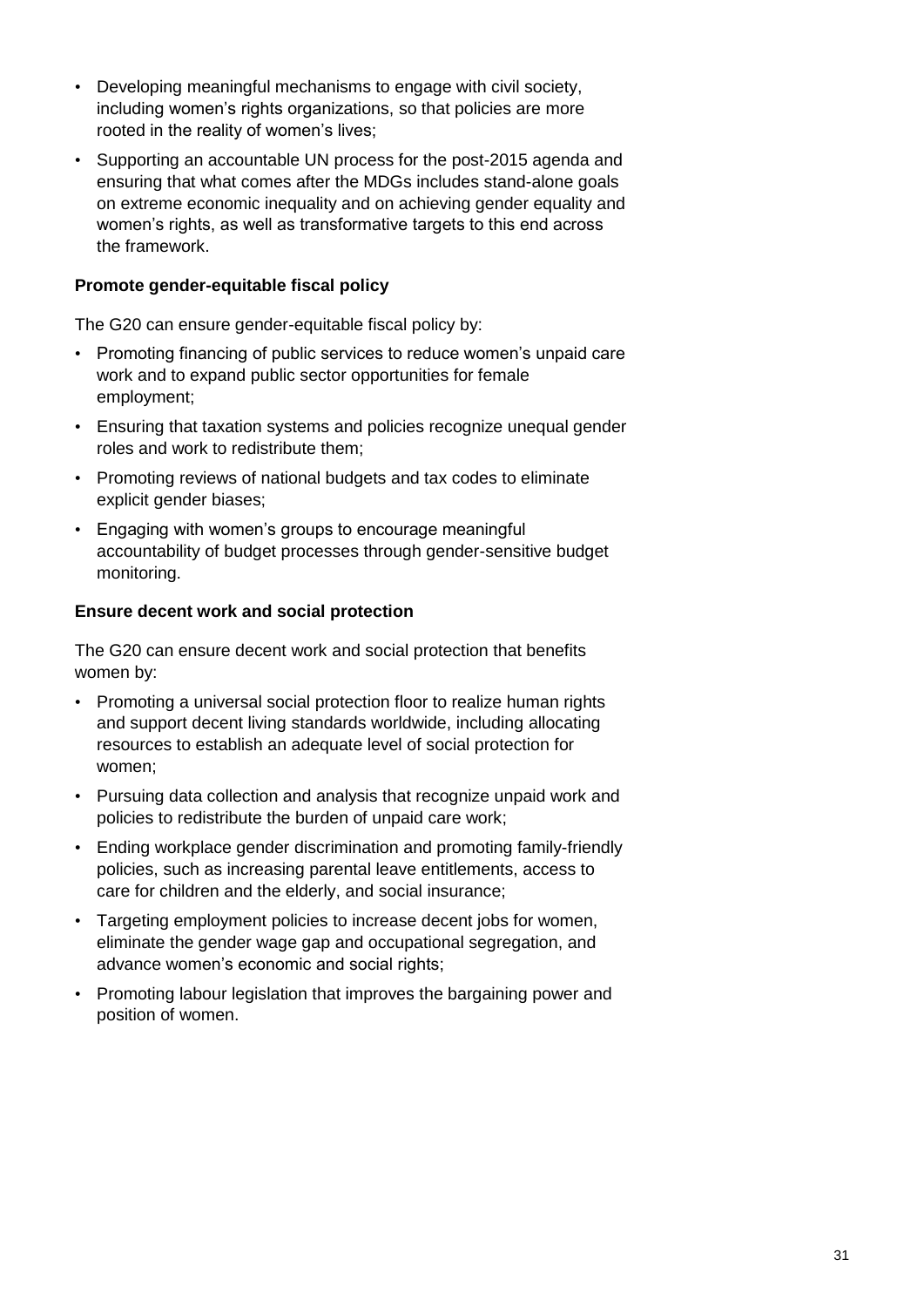# **NOTES**

- 1 Oxfam (2012) "Left Behind by the G20?: How inequality and environmental degradation threaten to exclude poor people from the benefits of economic growth", Oxfam Briefing Paper 157,<http://www.oxfam.org/en/policy/left-behind-by-g20>
- 2 South Korea slipped from 108th to 111th position on the World Economic Forum (WEF)"s Gender Gap Index due to declines in labour force participation and wage equality. Asia News Network (2013) "Philippines best performer in Asia-Pacific in gender equality, says WEF", 25 October 2013.
- 3 ILO (2011): A new era of social justice, Report of the Director-General, Report I(A), International Labour Conference, 100th Session, Geneva, 2011. [http://www.ilo.org/wcmsp5/groups/public/@ed\\_norm/@relconf/documents/meetingdoc](http://www.ilo.org/wcmsp5/groups/public/@ed_norm/@relconf/documents/meetingdocument/wcms_155656.pdf)
- 4 United Nations (2013) "Report of the Special Rapporteur on Extreme Poverty and Human Rights'
- 5 R. Antonopoulos (2008) "The Unpaid Care Work Paid Work Connection", Working Paper 541, Geneva: Levy Economics Institute/ILO.
- 6 [http://www.unwomen.org](http://www.unwomen.org/)

[ument/wcms\\_155656.pdf](http://www.ilo.org/wcmsp5/groups/public/@ed_norm/@relconf/documents/meetingdocument/wcms_155656.pdf)

- 7 <http://www.boell.org/web/146-535.html>
- 8 N. Alexander (2013) "G20 Governance" in "Global Financial Governance & Impact Report 2013", New Rules for Global Finance, Washington, DC.
- J. Heintz (2013). 'Missing Women: The G20, Gender Equality and Global Economic Governance", Washington, DC: Heinrich Böll Stiftung,, [www.boell.org/downloads/Heintz\\_Missing\\_Women.pdf](http://www.boell.org/downloads/Heintz_Missing_Women.pdf)
- 10 Income inequality is growing in 14 of the G20 countries. Oxfam (2012) "Left Behind by the G20?' op. cit.
- 11 Ibid.
- 12 Oxfam (2014) "Working for the Few: Political capture and economic inequality", Oxfam Briefing Papers, [http://www.oxfam.org/en/policy/working-for-the-few-economic](http://www.oxfam.org/en/policy/working-for-the-few-economic-inequality)inequality
- 13 This paper provides an in-depth discussion of the interdependence between extreme economic inequality and political capture and argues that, left unchecked, political institutions become undermined and governments overwhelmingly serve the interests of economic elites, to the detriment of ordinary people.
- 14 In the USA, for instance, the already dominant control by white men of the boards that oversee the nation's largest corporations has widened in recent years, according to a [report](http://www.catalyst.org/file/469/abd2010reportonly__final.pdf) issued by the Alliance for Board Diversity. Huffington Post (2012) "Corporate Boards Getting Whiter While America is Not", 3 May 2011.
- 15 Oxfam (2014) "Working for the Few", op. cit.
- 16 In "The Unpaid Care Work Paid Work Connection" (ILO, 2013), Rania Antonopoulos argues that unpaid care work "entails a systemic transfer of hidden subsidies to the rest of the economy that go unrecognized, imposing a systematic time-tax on women throughout their life cycle. These hidden subsidies signal the existence of power relations between men and women. But also, they connect the "private" worlds of households and families with the "public" spheres of markets and the state in exploitative ways".
- 17 United Nations (2013) "Report of the Special Rapporteur on Extreme Poverty and Human Rights".
- 18 R. Antonopoulos (2008) "The Unpaid Care Work Paid Work Connection", op. cit.
- 19 United Nations (2013), op. cit.
- 20 World Bank (2012) "World Development Report 2012: Gender Equality and Development"; OECD (2012) "Women in Paid and Unpaid Work: Measuring What Matters for Gender Equality'
- 21 World Economic Forum (2012) "Global Gender Gap Report 2012". <http://www.weforum.org/reports/global-gender-gap-report-2012>
- 22 World Bank (2012) op. cit.; Duflo (2012) "Women Empowerment and Economic Development", *Journal of Economic Literature*, 50(4), 1051–1079.
- 23 There are 19 sovereign countries in the G20, plus the EU.
- 24 [http://www.unwomen.org](http://www.unwomen.org/)
- 25<http://www.americanprogress.org/wp-content/uploads/2013/09/StateOfWomen-4.pdf>
- 26 Oxfam (2012) 'Left Behind by the G20?', op. cit.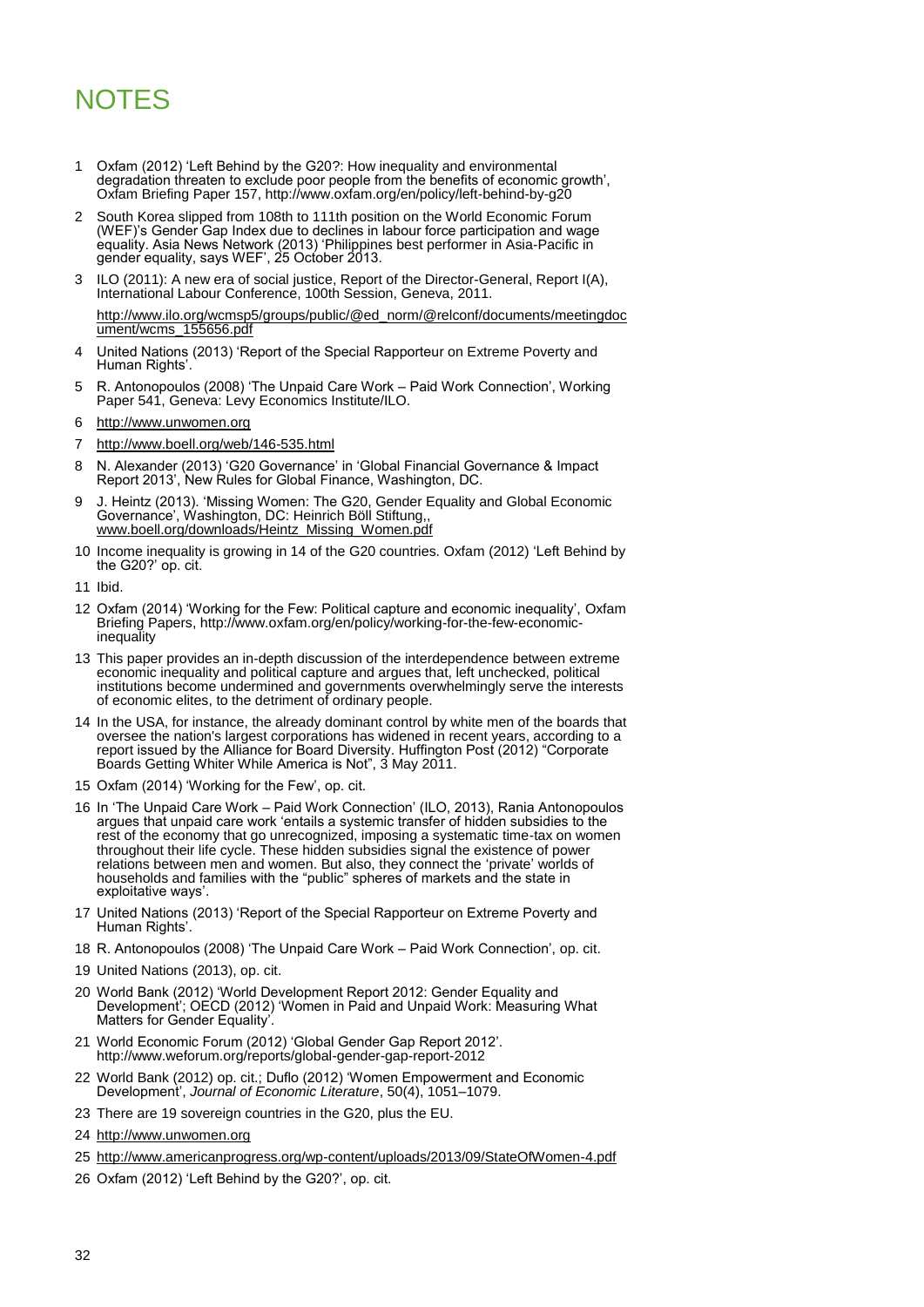- 27 [https://www.g20.org/g20\\_priorities/g20\\_2014\\_agenda](https://www.g20.org/g20_priorities/g20_2014_agenda)
- 28 Association for Women"s Rights in Development (AWID) (2012) "Friday Files: Financing for Gender Equality: Rhetoric versus real financial support", in AWID (2013) "Have the Millennium Development Goals Promoted Gender Equality and Women"s Rights?'.
- 29 The term "inclusive" is not tightly defined by the G20, but it is often considered synonymous with "equitable", "with an emphasis on job creation and an enabling environment for the private sector". The World Bank maintains that "growth is "inclusive" when higher earnings are driven by employment opportunities for the majority of the labor force, particularly the poor". E. Stuart (2011) "Making Growth Inclusive: Some lessons from countries and the literature", Oxfam Research Reports.
- 30 N. Kabeer et al. (2013) "Paid Work, Women"s Empowerment and Inclusive Growth: Transforming the structures of constraint', UN Women.
- 31 World Bank (2012) op. cit.
- 32 N. Kabeer et al. (2013) "Paid Work, Women"s Empowerment and Inclusive Growth", op. cit.
- 33 Ibid.
- 34 International Development Research Centre (IDRC) (2013) "Growth and Economic Opportunities for Women: Literature Review to Inform the DFID–IDRC–Hewlett Foundation Research Program on Women"s Economic Empowerment, Gender Equality and Growth in Low Income Countries".
- 35 ESCR-Net (2011) "A Bottom-Up Approach to Righting Financial Regulation: Why is a human rights approach needed in financial regulation?", Issue No 4, December 2011.
- 36<http://www.escr-net.org/node/364776>
- 37 BPfA Strategic Objective A1.
- 38 The Equal Remuneration Convention (1951), the Discrimination (Employment and Occupation) Convention (1958), the Maternity Protection Convention (2000), the Migrant Workers Convention (1975), the Convention on Home-Based Workers (1996), the Convention Concerning Decent Work for Domestic Workers (2011), and Convention 102 on Social Security (Minimum Standards) (1952).
- 39 AWID (2012) "Have the Millennium Development Goals Promoted Gender Equality and Women"s Rights?"; Commission on the Status of Women (2013) "Report of the Expert Group Meeting on Structural and Policy Constraints in Achieving the MDGs for Women and Girls", Mexico City.
- 40 Winnie Binyanyima (2013) "Inequality undermining progress on poverty goals", Oxfam blogs, [http://blogs.oxfam.org/en/blogs/13-09-24-inequality-undermining-progress](http://blogs.oxfam.org/en/blogs/13-09-24-inequality-undermining-progress-poverty-goals)[poverty-goals](http://blogs.oxfam.org/en/blogs/13-09-24-inequality-undermining-progress-poverty-goals)
- 41<http://www.beyond2015.org/sites/default/files/oxfam-post-2015.pdf>
- 42 G20 (2013) "Saint Petersburg Accountability Report on G20 Development Commitments", Saint Petersburg, Russia.
- 43 H. Zhenob and D. Willem te Velde, "The Accountability of the G20"s Development Agenda: Perspectives and suggestions from developing countries of the Commonwealth and Francophonie".
- 44 N. Alexander (2013) "G20 Governance", op. cit.
- 45 See, for instance, I. Ortiz and M. Cummins (2013) "The Age of Austerity: A Review of Public Expenditures and Adjustment Measures in 181 Countries,' Initiative for Policy Dialogue and the South Centre Working Paper.
- 46 Statistics Canada (2009) "Canada"s employment downturn". <http://www.statcan.gc.ca/pub/75-001-x/2009112/article/11048-eng.htm>
- 47 J. Heintz (2013) "Missing Women", op. cit.
- 48 G20 Framework for Strong, Sustainable, and Balanced Growth, G20 Pittsburgh Summit, September 2009.
- 49 Communiqué, G20 Pittsburgh Summit, September, 2009.
- 50 J D. Ostr et al, (February 2014) "Redistribution, Inequality and Growth", IMF Staff Discussion Note.,
- 51 See also the responses, hosted by AWID, of feminist economists to the IMF"s 2013 discussion note, "Women, Work and the Economy: Macroeconomic Gains from Gender Equity'.
- 52 "Seoul Development Consensus for Shared Growth: Annex 1", Seoul, 12 November 2010.
- 53 Oxfam (2012) 'Left Behind by the G20?', op. cit.
- 54 G20 (2013) "Saint Petersburg Accountability Report on G20 Development Commitments", op. cit.
- 55 Heinrich Böll Stiftung, "G20 Update", Issue 16, May 2013.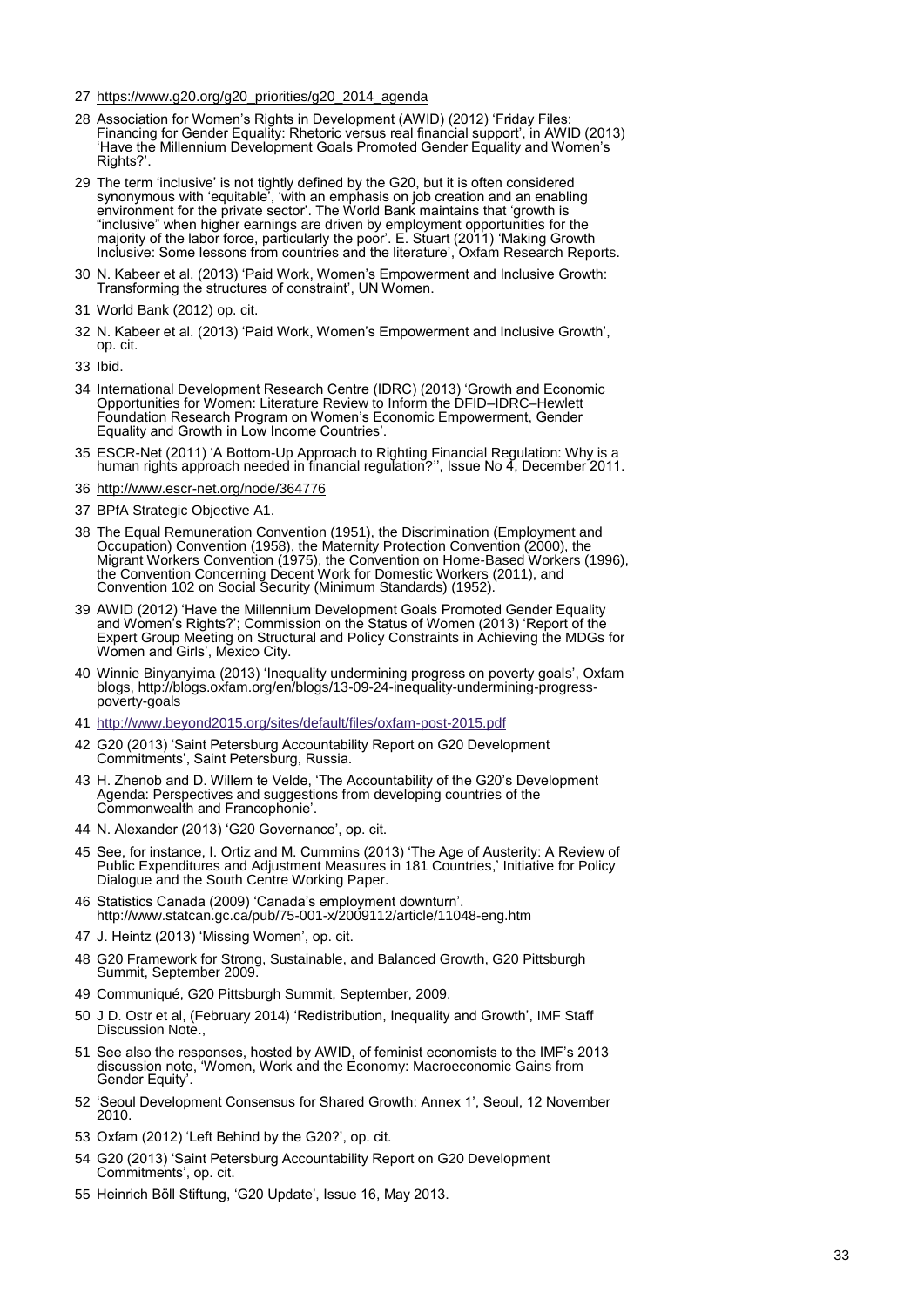- 56 C. Shoujun, Research Director, Center for International Energy Strategy Studies, Renmin University of China (2013) "The G20"s "Financing for Investment" Initiative: What"s Missing?", in Heinrich Böll Stiftung, "G20 Update", Issue 16, May 2013.
- 57 Ibid.
- 58 A study by Gender Action of four World Bank-financed oil and gas pipelines, for instance, found that "almost 100 percent of jobs went to men, not only in building the coal plants and mines but even office jobs, while women lost jobs". In both developing and developed countries, large-scale infrastructure projects – particularly in energy and transport – are often in male-dominated sectors, providing more employment for men and potentially further marginalizing women. Such projects also often go along with austerity measures that cut social services, which mean that women often bear a double burden if proper assessment and measures are not undertaken to address gender inequities. Gender Action (2011) "Broken Promises: Gender Impacts of the World Bank-financed West-Africa and Chad–Cameroon Pipelines"
- 59 G20 (2103) "Saint Petersburg Action Plan".
- 60 Social protection is a basic human right enshrined in the Universal Declaration of Human Rights and ILO Convention 102 on Social Security (1952). It provides protective measures (relief from deprivation), preventive measures (to avert deprivation as a result of livelihood shocks), promotive measures (to enhance income and capabilities and asset formation), and transformative measures (to address vulnerabilities arising from social inequality and exclusion). Oxfam (2009) "Policy Compendium Note on Social Protection".
- 61 N. Kabeer et al. (2013) "Paid Work, Women"s Empowerment and Inclusive Growth", op. cit.
- 62 [http://www.ituc-csi.org/IMG/pdf/l20\\_note\\_etf\\_paris\\_april\\_3\\_2014.pdf](http://www.ituc-csi.org/IMG/pdf/l20_note_etf_paris_april_3_2014.pdf)
- 63 [http://www.ituc-csi.org/IMG/pdf/l20\\_discussion\\_note\\_etf-geneva-18-oct.pdf](http://www.ituc-csi.org/IMG/pdf/l20_discussion_note_etf-geneva-18-oct.pdf)
- 64 [http://www.ituc](http://www.ituc-csi.org/IMG/pdf/1309_l20_priority_recommendations_for_g20_leaders_meeting_stpetersburg.pdf)[csi.org/IMG/pdf/1309\\_l20\\_priority\\_recommendations\\_for\\_g20\\_leaders\\_meeting\\_stpet](http://www.ituc-csi.org/IMG/pdf/1309_l20_priority_recommendations_for_g20_leaders_meeting_stpetersburg.pdf) [ersburg.pdf](http://www.ituc-csi.org/IMG/pdf/1309_l20_priority_recommendations_for_g20_leaders_meeting_stpetersburg.pdf)
- 65 [http://www.b20russia.com/B20\\_WhiteBook\\_web.pdf](http://www.b20russia.com/B20_WhiteBook_web.pdf)
- 66<http://www.b20australia.info/about-the-b20/about-us>
- 67<http://www.c20.org.au/wp-content/uploads/2014/06/C20-Final-Communique1.pdf>
- 68 Female labour force participation refers to the percentage of the female population aged 15 and older who are economically active, supplying labour for the production of goods and services.
- 69 World Bank data (2011)<http://data.worldbank.org/>
- 70 K. Elborgh-Woytek et al. (2013) "Women, Work and the Economy: Macroeconomic gains from gender equity", IMF Staff Discussion Note.
- 71 Ibid.
- 72 Ibid.
- 73 N. Kabeer et al. (2013) "Paid Work, Women"s Empowerment and Inclusive Growth", op. cit.
- 74 Oxfam (2012) 'Left Behind by the G20?' op. cit.
- 75 S. Seguino et al (May 2010) Frederich Ebert Stiftung. "An Investment That Pays Off: Promoting Gender Equality as a Means to Finance Development'.
- 76 Korea slipped from 108th to 111th position on the World Economic Forum (WEF)"s Gender Gap Index due to declines in labour force participation and wage equality. Asia News Network (2013) "Philippines best performer in Asia-Pacific in gender equality, says WEF", 25 October 2013.
- 77 Center for American Progress (2012) "The Top 10 Facts About the Wage Gap". [http://www.americanprogress.org/issues/labor/news/2012/04/16/11391/the-top-10](http://www.americanprogress.org/issues/labor/news/2012/04/16/11391/the-top-10-facts-about-the-wage-gap/0) [facts-about-the-wage-gap/0](http://www.americanprogress.org/issues/labor/news/2012/04/16/11391/the-top-10-facts-about-the-wage-gap/0)
- 78 J. Hayes (2013) "Gender Wage Gap Projected to Close in Year 2058: Most Women Will Not See Equal Pay during their Working Lives'
- 79 In the USA, more than 40 percent of job growth in 2012 was in low-wage sectors such as hospitality, retail, and health and education services.
- 80 ILO (2012) 'Global Employment Trends for Women', Geneva: ILO.
- 81 Ibid.
- 82 Based on the 20–74 age group.
- 83 ILO (2012) 'Global Employment Trends for Women', op. cit.
- 84 World Bank (2012) "World Development Report 2012", op. cit.
- 85 N. Kabeer et al. (2013) 'Paid Work, Women's Empowerment and Inclusive Growth', op. cit.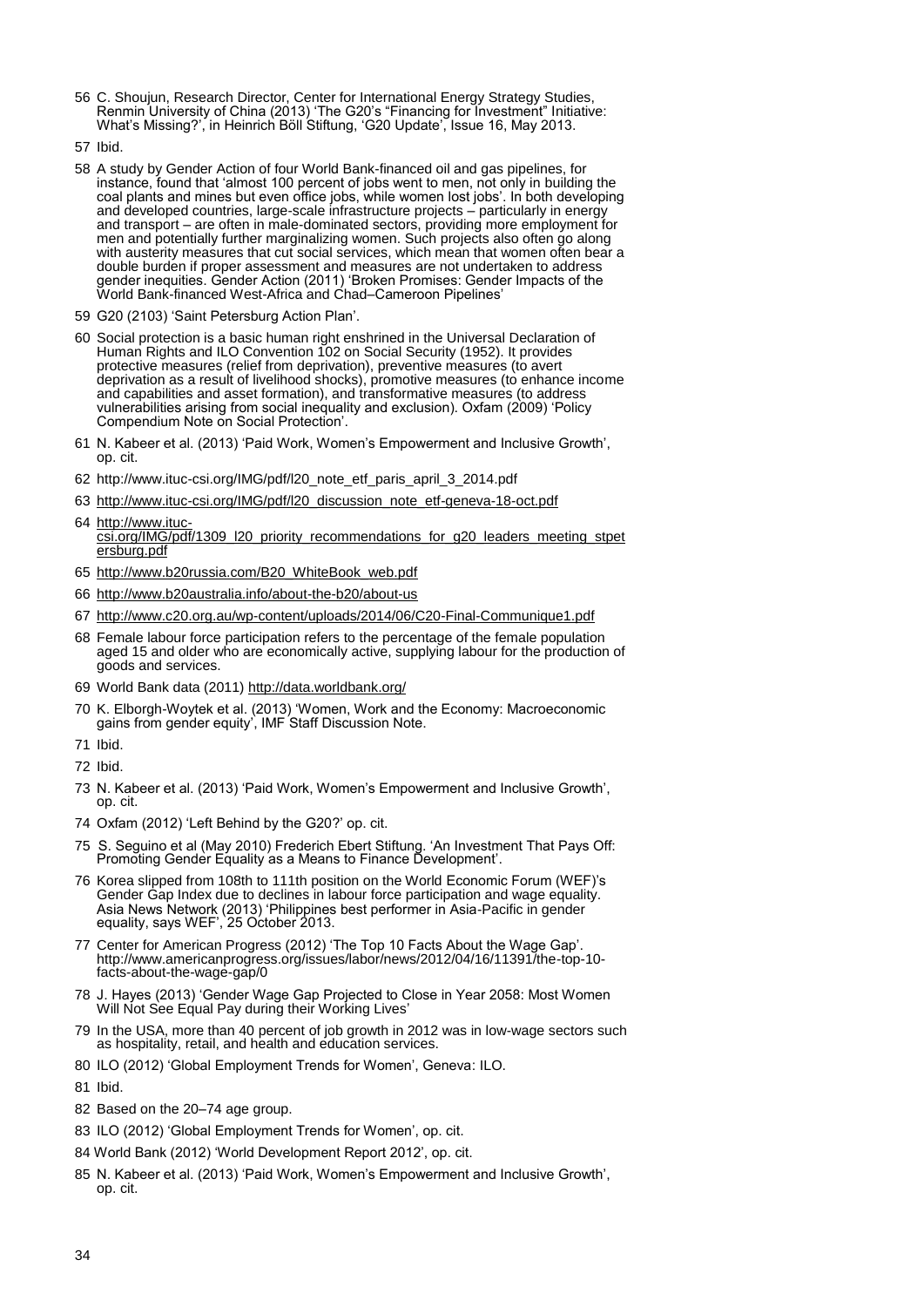- 86 Social Protection Floor Advisory Group (2011) "Social Protection Floor for a Fair and Inclusive Globalization", Geneva: ILO.
- 87 N. Alexander (2013) 'G20 Governance', op. cit.
- 88 N. Kabeer et al. (2013) 'Paid Work, Women's Empowerment and Inclusive Growth', op. cit.
- 89 Social Protection Floor Advisory Group (2011) op. cit.
- 90 J. Heintz (2013) 'Missing Women', op. cit.
- 91 I. Ortiz and M. Cummins (2013) 'The Age of Austerity', op. cit.
- 92 Oxfam (2013) 'A Cautionary Tale: The true cost of austerity and inequality in Europe', Oxfam Briefing Paper 174, Oxford: Oxfam International[. http://policy](http://policy-practice.oxfam.org.uk/publications/a-cautionary-tale-the-true-cost-of-austerity-and-inequality-in-europe-301384)[practice.oxfam.org.uk/publications/a-cautionary-tale-the-true-cost-of-austerity-and](http://policy-practice.oxfam.org.uk/publications/a-cautionary-tale-the-true-cost-of-austerity-and-inequality-in-europe-301384)[inequality-in-europe-301384](http://policy-practice.oxfam.org.uk/publications/a-cautionary-tale-the-true-cost-of-austerity-and-inequality-in-europe-301384)
- 93 D. Macdonald (2014) "Income Splitting in Canada: Inequality by Design", Canadian Centre for Policy Alternatives. [https://www.policyalternatives.ca/sites/default/files/uploads/publications/National](https://www.policyalternatives.ca/sites/default/files/uploads/publications/National%20Office/2014/01/Income_Splitting_in_Canada.pdf)  [Office/2014/01/Income\\_Splitting\\_in\\_Canada.pdf](https://www.policyalternatives.ca/sites/default/files/uploads/publications/National%20Office/2014/01/Income_Splitting_in_Canada.pdf)
- 94 Such policies are being challenged by women's groups, including the European Women"s Lobby, the International Working Group on Gender, Macroeconomics and International Economics, the European Gender Budgeting Network, Development Alternatives with Women for a New Era, and AWID.
- 95 C. Grown and I. Valodia, (2010) "Taxation and Gender Equity: A Comparative Analysis of Direct and Indirect Taxes in Developing and Developed Countries", Ottowa, Canada: IDRC.
- 96 This section is extracted from L. Dubochet (2013) "Thorny Transition: Women"s Empowerment and Exposure to Violence in India", Oxfam India.
- 97 ILO (2013) 'India: Why is Women's Labour Force Participation Dropping?', [www.ilo.org/global/about-the-ilo/newsroom/comment-analysis/WCMS\\_204762/lang-](http://www.ilo.org/global/about-the-ilo/newsroom/comment-analysis/WCMS_204762/lang--en/index.htm) [en/index.htm](http://www.ilo.org/global/about-the-ilo/newsroom/comment-analysis/WCMS_204762/lang--en/index.htm)

- 99 ILO (2013) "Global Employment Trends 2013, Executive Summary" Geneva: ILO. [http://www.ilo.org/wcmsp5/groups/public/---dgreports/---dcomm/--](http://www.ilo.org/wcmsp5/groups/public/---dgreports/---dcomm/---publ/documents/publication/wcms_202215.pdf) [publ/documents/publication/wcms\\_202215.pdf](http://www.ilo.org/wcmsp5/groups/public/---dgreports/---dcomm/---publ/documents/publication/wcms_202215.pdf)
- 100 L. Dubochet (2013) 'Thorny Transition', op. cit.
- 101 D. Dube, I. Dube, B.R. Gowali, and S. Halder (2012) "Women in the BPO sector in India: A study of individual aspiration and environmental challenges", *Asian Social Sciences*, 8(7) 157–183.
- 102 I. Mazumdar and N. Neetha (2011) "Gender Dimensions: Employment Trends in India, 1993–94 to 2009–10".
- 103 These parameters provide the basis for a yearly benchmarking of companies by the Forum for Women in Leadership, which brings together women in leadership positions across corporate India. Best-performing companies in recent years have included the on-site services company Sodexo and the engine manufacturer Cummins.
- 104 COAG Reform Council (2013) "Tracking equity: comparing outcomes for women and girls across Australia". Sydney: COAG Reform Council. [http://apo.org.au/research/tracking-equity-comparing-outcomes-women-and-girls](http://apo.org.au/research/tracking-equity-comparing-outcomes-women-and-girls-across-australia)[across-australia](http://apo.org.au/research/tracking-equity-comparing-outcomes-women-and-girls-across-australia)
- 105 Commonwealth of Australia (2009) "The retirement income system: report on strategic issues.' Australian Future Tax System Review.
- 106 D. Green, R. King, and M. Miller-Dawkins (2010) "The Global Economic Crisis and Developing Countries", Oxfam Research Report, Oxfam International.
- 107 The Turkish Statistical Institute (2012) "Household Labor Force Statistics", Ankara: Turkish Statistical Institute Printing Division, September 2012.
- 108 Dayioglu and Kırdar (2010). Determinants of and trends in labor force participation of women in Turkey. Ankara: Middle East Technical University.
- 109 R. Hausmann et al. (2012) "The Global Gender Gap Report 2012". Geneva: World Economic Forum.

<sup>98</sup> Ibid.